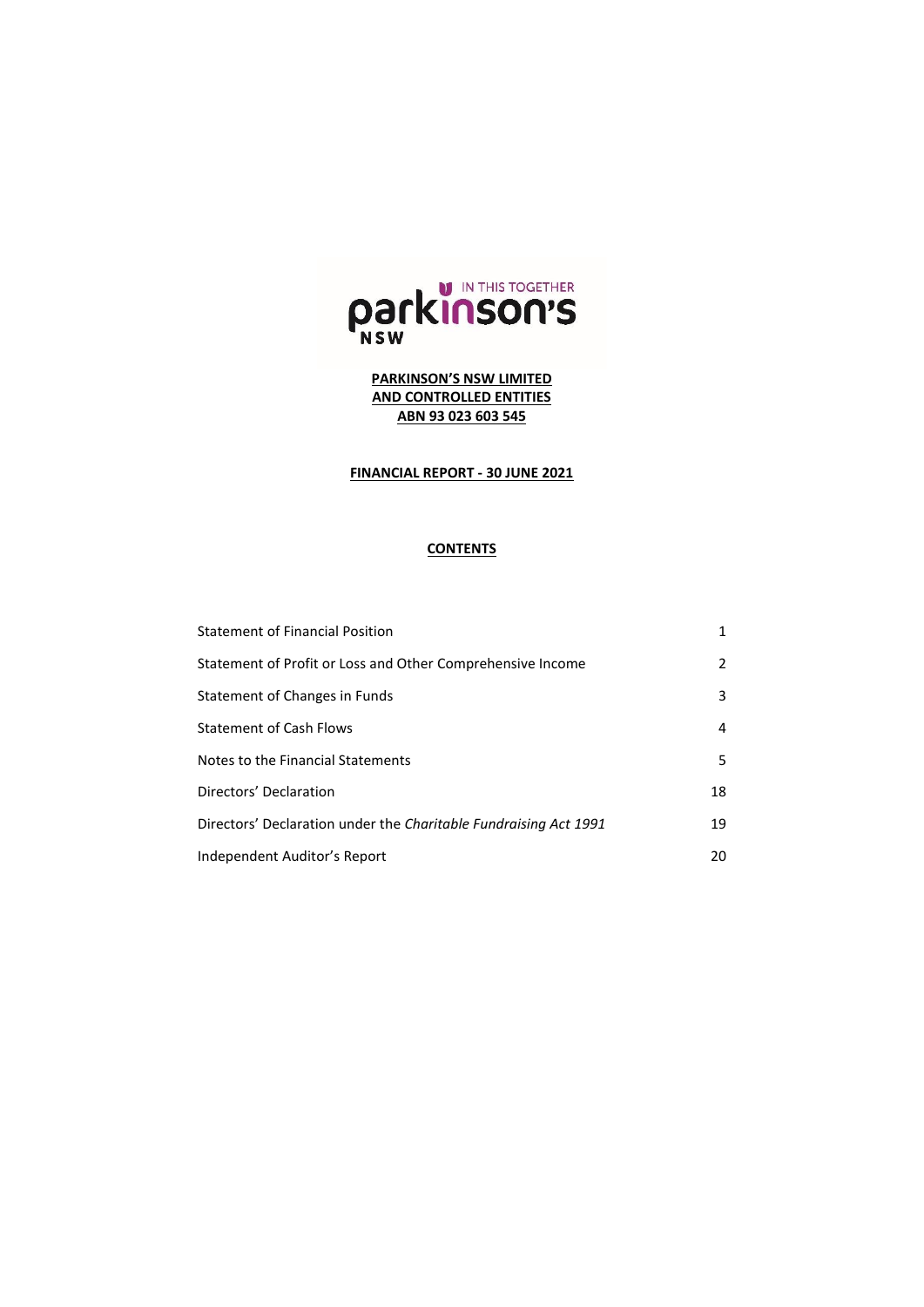# **STATEMENT OF FINANCIAL POSITION AS AT 30 JUNE 2021**

|                                  |                | <b>Consolidated Group</b> |           | <b>Parent Entity</b><br>(Parkinson's NSW Limited) |           |
|----------------------------------|----------------|---------------------------|-----------|---------------------------------------------------|-----------|
|                                  |                | 2021                      | 2020      | 2021                                              | 2020      |
|                                  | <b>Note</b>    | \$                        | \$        | \$                                                | \$        |
| <b>ASSETS</b>                    |                |                           |           |                                                   |           |
| <b>Current assets</b>            |                |                           |           |                                                   |           |
| Cash and cash equivalents        | 6              | 1,316,626                 | 1,694,217 | 1,275,378                                         | 1,208,778 |
| Trade and other receivables      | $\overline{7}$ | 107,886                   | 276,727   | 107,674                                           | 186,218   |
| Total current assets             |                | 1,424,512                 | 1,970,944 | 1,383,052                                         | 1,394,996 |
| Non-current assets               |                |                           |           |                                                   |           |
| <b>Financial assets</b>          | 8              | 5,008,083                 | 3,485,462 | 1,002,362                                         | 627,431   |
| Property, plant and equipment    | 9              | 80,877                    | 119,587   | 80,877                                            | 119,587   |
| Right-of-use assets              | 10             | 54,435                    |           | 54,435                                            |           |
| Total non-current assets         |                | 5,143,395                 | 3,605,049 | 1,137,674                                         | 747,018   |
| <b>TOTAL ASSETS</b>              |                | 6,567,907                 | 5,575,993 | 2,520,726                                         | 2,142,014 |
| <b>LIABILITIES</b>               |                |                           |           |                                                   |           |
| <b>Current liabilities</b>       |                |                           |           |                                                   |           |
| Trade and other payables         | 11             | 272,485                   | 465,192   | 264,485                                           | 310,920   |
| Employee benefits                | 12             | 117,183                   | 98,865    | 117,183                                           | 98,865    |
| Lease liabilities                | 13             | 26,286                    |           | 26,286                                            |           |
| <b>Total current liabilities</b> |                | 415,954                   | 564,057   | 407,954                                           | 409,785   |
| <b>Non-current liabilities</b>   |                |                           |           |                                                   |           |
| <b>Employee benefits</b>         | 12             | 55,307                    | 38,465    | 55,307                                            | 38,465    |
| Lease liabilities                | 13             | 28,953                    |           | 28,953                                            |           |
| Total non-current liabilities    |                | 84,260                    | 38,465    | 84,260                                            | 38,465    |
| <b>TOTAL LIABILITIES</b>         |                | 500,214                   | 602,522   | 492,214                                           | 448,250   |
| <b>NET ASSETS</b>                |                | 6,067,693                 | 4,973,471 | 2,028,512                                         | 1,693,764 |
| <b>FUNDS</b>                     |                |                           |           |                                                   |           |
| Accumulated funds                |                | 6,067,683                 | 4,973,461 | 2,028,512                                         | 1,693,764 |
| Reserves                         |                | 10                        | 10        |                                                   |           |
| <b>TOTAL FUNDS</b>               |                | 6,067,693                 | 4,973,471 | 2,028,512                                         | 1,693,764 |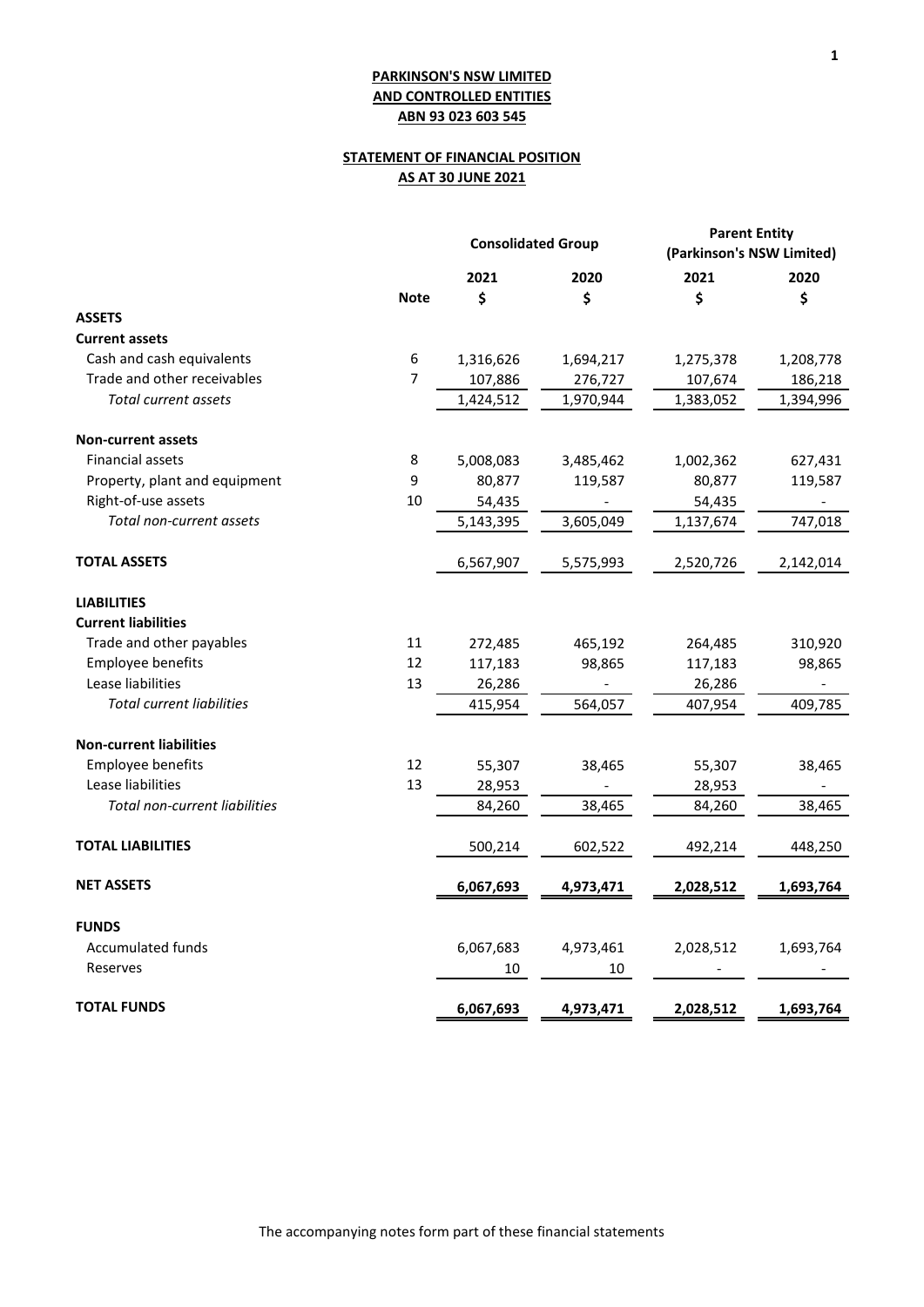# **STATEMENT OF PROFIT OR LOSS AND OTHER COMPREHENSIVE INCOME FOR THE YEAR ENDED 30 JUNE 2021**

|                                                 |             | <b>Consolidated Group</b> |               | <b>Parent Entity</b><br>(Parkinson's NSW Limited) |               |
|-------------------------------------------------|-------------|---------------------------|---------------|---------------------------------------------------|---------------|
|                                                 |             | 2021                      | 2020          | 2021                                              | 2020          |
|                                                 | <b>Note</b> | \$                        | \$            | \$                                                | \$            |
| Revenue                                         | 4           | 3,076,614                 | 3,623,626     | 3,076,614                                         | 3,623,376     |
| Other income                                    | 4           | 1,876,109                 | 706,688       | 1,060,342                                         | 590,865       |
|                                                 |             | 4,952,723                 | 4,330,314     | 4,136,956                                         | 4,214,241     |
| <b>Expenses</b>                                 |             |                           |               |                                                   |               |
| Administration expenses                         |             | (588, 878)                | (790, 774)    | (574, 292)                                        | (721, 568)    |
| Depreciation                                    | 5           | (53, 657)                 | (41,869)      | (53, 657)                                         | (41, 869)     |
| Education, support and promotion                |             | (141, 946)                | (277, 718)    | (141, 946)                                        | (277, 718)    |
| Fair value loss on financial assets             | 5           |                           | (425, 148)    |                                                   |               |
| Finance costs                                   | 5           | (43, 699)                 | (58, 977)     | (1,992)                                           |               |
| <b>Fundraising expenses</b>                     |             | (562, 188)                | (592, 381)    | (562, 188)                                        | (592, 381)    |
| Neurological nurses and research costs          |             | (229, 614)                | (202, 620)    | (229, 614)                                        | (202, 620)    |
| <b>Distributions</b>                            |             |                           | (136, 654)    |                                                   |               |
| Salaries and employee benefits                  |             | (2, 238, 519)             | (2, 113, 422) | (2, 238, 519)                                     | (2, 113, 422) |
|                                                 |             | (3,858,501)               | (4,639,563)   | (3,802,208)                                       | (3,949,578)   |
| Surplus (deficit) before income tax             |             | 1,094,222                 | (309, 249)    | 334,748                                           | 264,663       |
| Income tax expense                              |             |                           |               |                                                   |               |
| Surplus (deficit) for the year after income tax |             | 1,094,222                 | (309, 249)    | 334,748                                           | 264,663       |
| Other comprehensive income for the year         |             |                           |               |                                                   |               |
| Total comprehensive income (loss) for the year  |             | 1,094,222                 | (309, 249)    | 334,748                                           | 264,663       |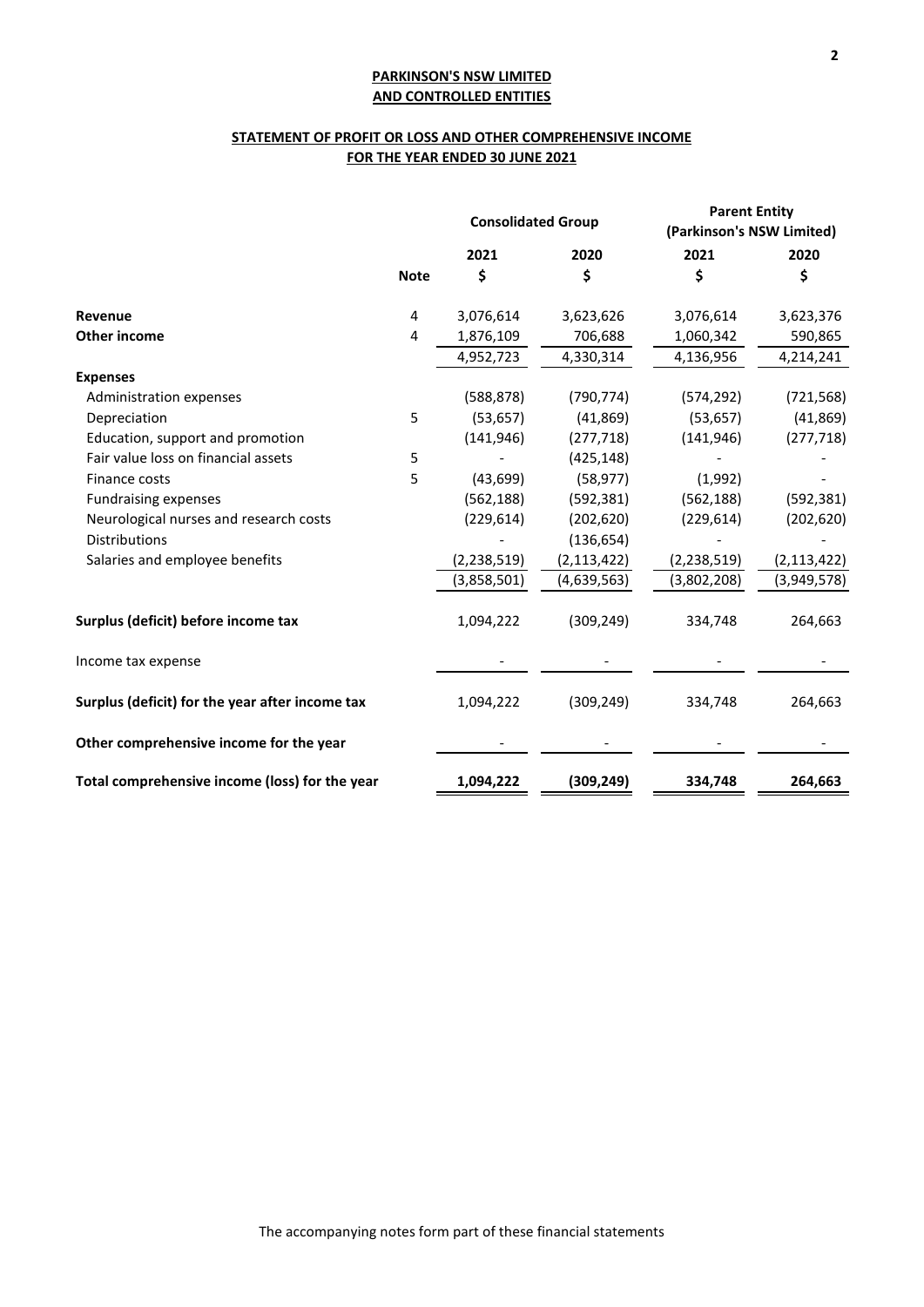# **STATEMENT OF CHANGES IN FUNDS FOR THE YEAR ENDED 30 JUNE 2021**

|                                                |                       | <b>Consolidated Group</b>          | <b>Parent Entity</b><br>(Parkinson's NSW Limited) |                                    |              |
|------------------------------------------------|-----------------------|------------------------------------|---------------------------------------------------|------------------------------------|--------------|
|                                                | <b>Settled</b><br>Sum | <b>Retained</b><br><b>Earnings</b> | <b>Total</b>                                      | <b>Retained</b><br><b>Earnings</b> | <b>Total</b> |
|                                                | \$                    | \$                                 | \$                                                | \$                                 | \$           |
| Balance at 1 July 2019                         | 10                    | 5,282,710                          | 5,282,720                                         | 1,429,101                          | 1,429,101    |
| <b>Comprehensive income</b>                    |                       |                                    |                                                   |                                    |              |
| Surplus (deficit) for the year                 |                       | (309, 249)                         | (309, 249)                                        | 264,663                            | 264,663      |
| Other comprehensive income                     |                       |                                    |                                                   |                                    |              |
| Total comprehensive income (loss) for the year |                       | (309, 249)                         | (309,249)                                         | 264,663                            | 264,663      |
| Balance at 30 June 2020                        | 10                    | 4,973,461                          | 4,973,471                                         | 1,693,764                          | 1,693,764    |
| Balance at 1 July 2020                         | 10                    | 4,973,461                          | 4,973,471                                         | 1,693,764                          | 1,693,764    |
| <b>Comprehensive income</b>                    |                       |                                    |                                                   |                                    |              |
| Surplus for the year                           |                       | 1,094,222                          | 1,094,222                                         | 334,748                            | 334,748      |
| Other comprehensive income                     |                       |                                    |                                                   |                                    |              |
| Total comprehensive income for the year        |                       | 1,094,222                          | 1,094,222                                         | 334,748                            | 334,748      |
| Balance at 30 June 2021                        | 10                    | 6,067,683                          | 6,067,693                                         | 2,028,512                          | 2,028,512    |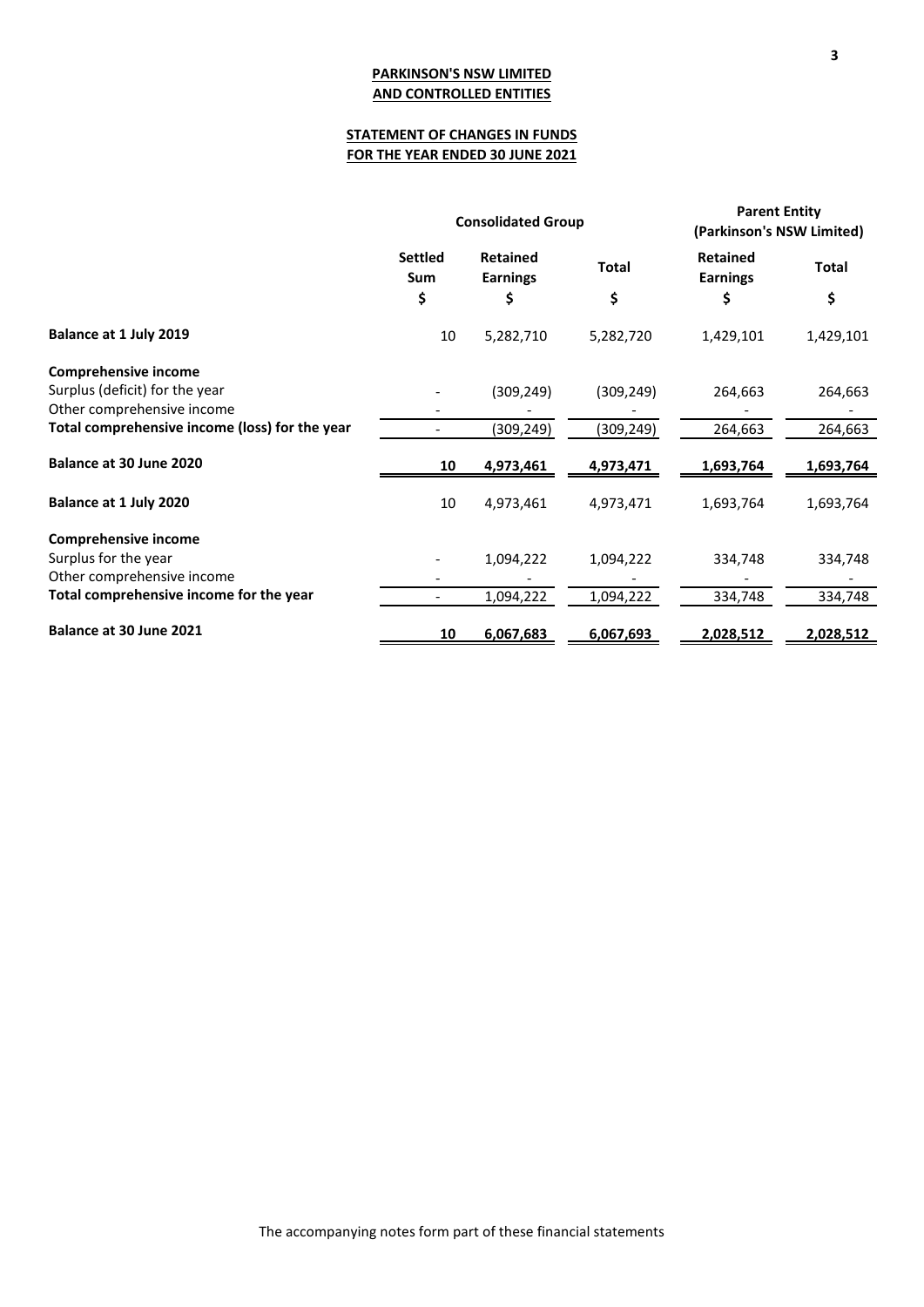# **STATEMENT OF CASH FLOWS FOR THE YEAR ENDED 30 JUNE 2021**

|                                                                  |             | <b>Consolidated Group</b> |                          | <b>Parent Entity</b><br>(Parkinson's NSW Limited) |             |
|------------------------------------------------------------------|-------------|---------------------------|--------------------------|---------------------------------------------------|-------------|
|                                                                  |             | 2021                      | 2020                     | 2021                                              | 2020        |
|                                                                  | <b>Note</b> | \$                        | \$                       | \$                                                | \$          |
| Cash flows from operating activities                             |             |                           |                          |                                                   |             |
| Receipts from members and sponsors                               |             | 858,156                   | 841,738                  | 972,268                                           | 798,783     |
| Receipts from recurrent grants                                   |             | 443,349                   | 465,124                  | 443,349                                           | 465,124     |
| Payments to suppliers and employees                              |             | (3,896,947)               | (4,052,711)              | (3,732,856)                                       | (3,933,617) |
| Donations and bequests received                                  |             | 2,369,294                 | 3,158,502                | 2,369,294                                         | 3,158,252   |
| Investment income received                                       |             | 78,451                    | 274,478                  | 23,702                                            | 31,752      |
| Interest received                                                |             | 329                       | 5,140                    | 108                                               | 2,410       |
| Interest paid                                                    |             | (41, 707)                 | (58, 977)                |                                                   |             |
| Interest paid - leases                                           |             | (1,992)                   |                          | (1,992)                                           |             |
| Net cash flows from operating activities                         |             | (191, 067)                | 633,294                  | 73,873                                            | 522,704     |
| Cash flows from investing activities                             |             |                           |                          |                                                   |             |
| Proceeds from sale of property, plant and equipment              |             | 6,992                     | 1,189                    | 6,992                                             | 1,189       |
| Proceeds from sale of financial assets                           |             | 3,514,207                 | 2,412,587                | 6,976                                             | 586,756     |
| Purchase of property, plant and equipment                        |             | (5,801)                   |                          | (5,801)                                           |             |
| Purchase of financial assets                                     |             | (3,686,482)               | (2, 124, 169)            |                                                   | (566,009)   |
| Net cash flows from investing activities                         |             | (171, 084)                | 289,607                  | 8,167                                             | 21,936      |
| <b>Cash flows from financing activities</b>                      |             |                           |                          |                                                   |             |
| Repayment of lease liabilities                                   |             | (15, 440)                 | $\overline{\phantom{0}}$ | (15, 440)                                         |             |
| Net cash flows from financing activities                         |             | (15, 440)                 |                          | (15, 440)                                         |             |
| Net increase (decrease) in cash and cash equivalents             |             | (377, 591)                | 922,901                  | 66,600                                            | 544,640     |
| Cash and cash equivalents at the beginning of the financial year |             | 1,694,217                 | 771,316                  | 1,208,778                                         | 664,138     |
| Cash and cash equivalents at the end of the financial year       | 6           | 1,316,626                 | 1,694,217                | 1,275,378                                         | 1,208,778   |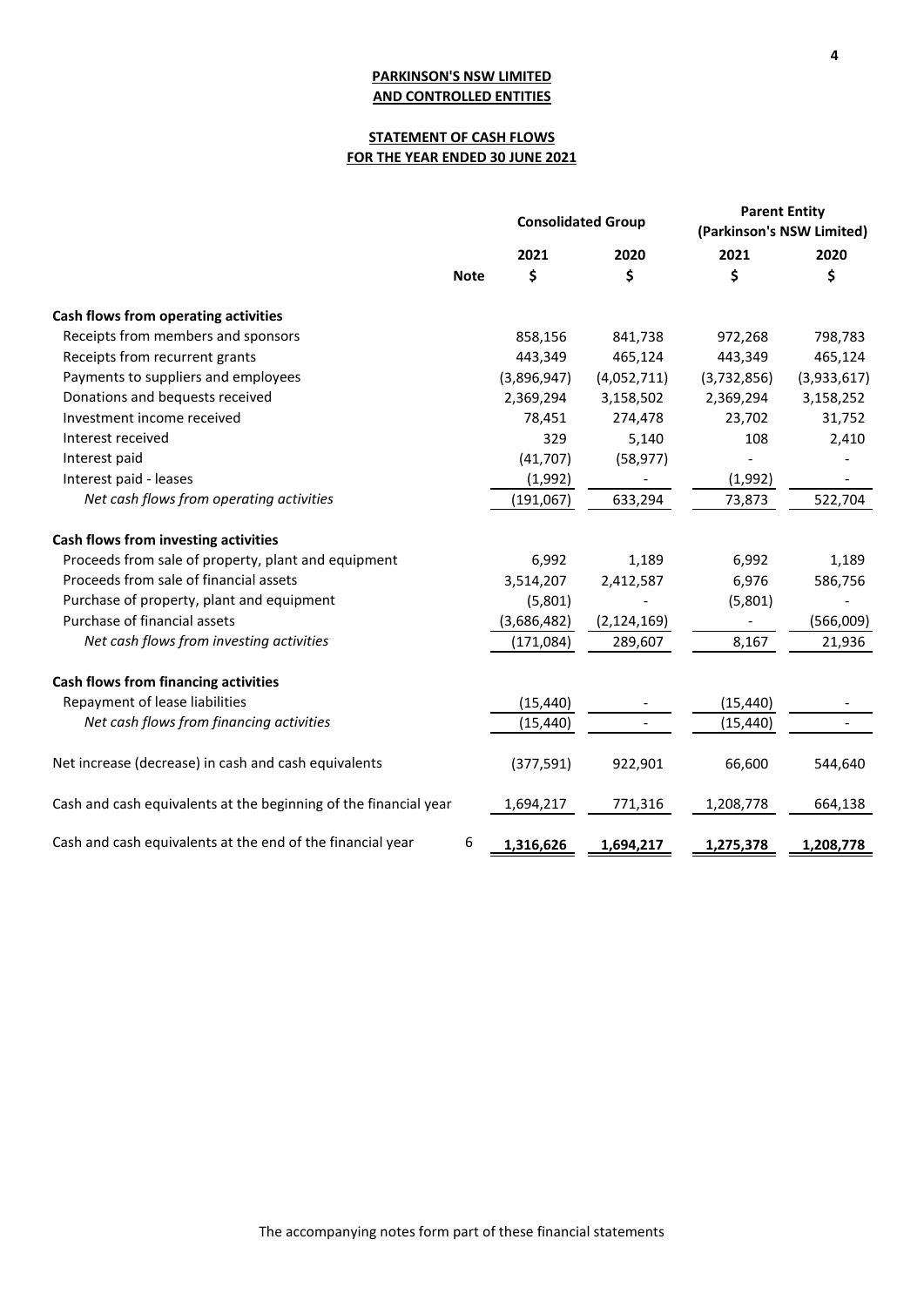## **NOTES TO THE FINANCIAL STATEMENTS FOR THE YEAR ENDED 30 JUNE 2021**

# **Note 1 - Reporting entity**

This financial report is prepared in order to satisfy the group's financial reporting preparation requirements under the *Australian Charities and Not‐for‐profits Commission Act 2012*.

This financial report includes the consolidated financial statements and notes for Parkinson's NSW Limited (company) and its controlled entity (group), incorporated and domiciled in Australia.

The financial statements were approved by the Board of Directors on 24 September 2021.

## **Note 2 - Basis of preparation**

### *Statement of compliance*

Parkinson's NSW Limited and its controlled entities apply Australian Accounting Standards - Reduced Disclosure Requirements as set out in AASB 1053: *Application of Tiers of Australian Accounting Standards* and AASB 2010- 2: *Amendments to Australian Accounting Standards arising from Reduced Disclosure Requirements.*

These financial statements are general purpose financial statements that have been prepared in accordance with Australian Accounting Standards - Reduced Disclosure Requirements and the *Australian Charities and Notfor-profits Commission Act 2012*. The group is a not-for-profit entity for financial reporting purposes under Australian Accounting Standards.

Australian Accounting Standards set out accounting policies that the AASB has concluded would result in financial statements containing relevant and reliable information about transactions, events and conditions.

### *Basis of measurement*

The financial statements, except for the cash flow information, have been prepared on an accruals basis and are based on historical costs, modified, where applicable, by the measurement at fair value of selected non-current assets, financial assets and financial liabilities. The amounts presented in the financial statements have been rounded to the nearest dollar.

### *Comparatives*

Where required by Accounting Standards comparative figures have been adjusted to conform to changes in presentation for the current financial year. Where the group has retrospectively applied an accounting policy, made a retrospective restatement or reclassified items in its financial statements, an additional statement of financial position as at the beginning of the earliest comparative period will be disclosed.

### *Critical accounting estimates and judgements*

The Directors evaluate estimates and judgments incorporated into the financial statements based on historical knowledge and best available current information. Estimates assume a reasonable expectation of future events and are based on current trends and economic data, obtained both externally and within the group.

### Key estimates

### *Impairment*

The Directors assess impairment at the end of each reporting period by evaluation of conditions and events specific to the group that may be indicative of impairment triggers. Recoverable amounts of relevant assets are reassessed using value-in-use calculations which incorporate various key assumptions.

### *Estimation of useful lives of assets*

The estimation of the useful lives of assets has been based on historical experience. In addition, the condition of the assets is assessed at least once per year and considered against the remaining useful life. Adjustments to useful lives are made when considered necessary.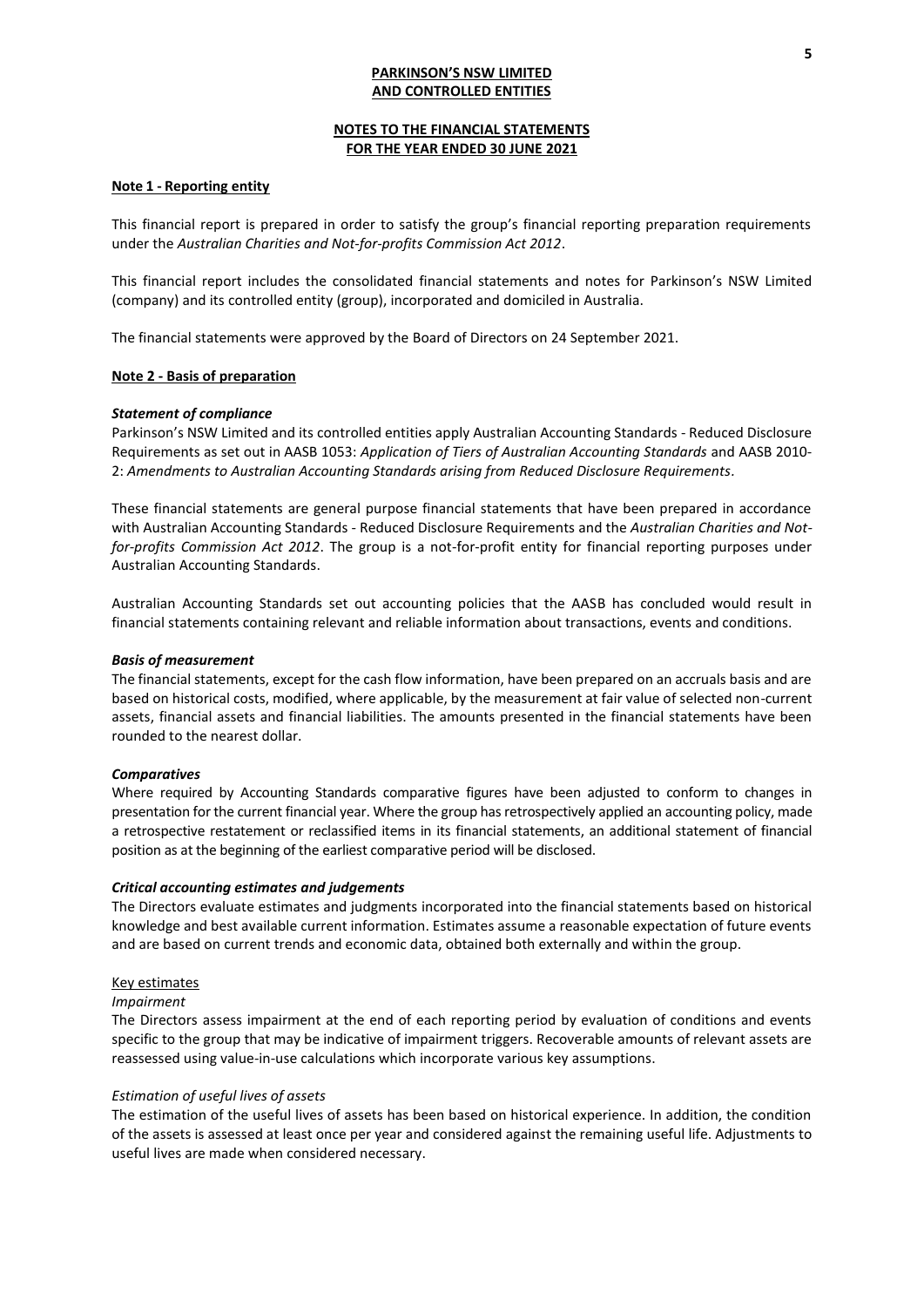## **NOTES TO THE FINANCIAL STATEMENTS FOR THE YEAR ENDED 30 JUNE 2021**

## **Note 2 - Basis of preparation (continued)**

### *Critical accounting estimates and judgements (continued)*

#### Key estimates (continued)

## *Provision for employee benefits*

Provisions for employee benefits payable after 12 months from the reporting date are based on future wage and salary levels, experience of employee departures and periods of service. The amount of the provision would change should any of these factors change in the next 12 months.

### *New and revised standards that are effective for these financial statements*

Several amendments to Australian Accounting Standards and interpretations are mandatory for the 30 June 2021 reporting period. These include:

- *AASB 2018-6: Definition of a Business* (amendments to *AASB 3*)
- *AASB 2018-7: Definition of Material* (amendments to *AASB 101* and *AASB 108*)
- *AASB 2019-1: References to the Conceptual Framework* (revises the Conceptual Framework for Financial Reporting)
- *AASB 2020-4: Amendments to AASs - Covid-19-Related Rent Concessions* (amendments to *AASB 16*)

The amendments listed above did not have any impact on the amounts recognised in the current or prior periods but may affect future periods.

#### *New standards and interpretations not yet adopted*

Certain new accounting standards, amendments and interpretations have been published that are not mandatory for 30 June 2021 reporting periods and have not been early adopted by the group. These include:

- *AASB 1060: General Purpose Financial Statements - Simplified Disclosures for For-Profit and Not-for-Profit Tier 2 Entities* (effective for the year ending 30 June 2022)
- *AASB 2020-1: Amendments to AASs - Classification of Liabilities as Current or Non-current* (effective for the year ending 30 June 2024)

It is not expected that AASB 2020-1 will have a material impact on the group in future reporting periods. AASB 1060 may have a material impact on the group in future reporting periods and on foreseeable future transactions and disclosures since AASB 1060 acts to mandate that the group prepare a general purpose financial report under a new Simplified Disclosure Standard in future reporting periods. The group has not yet assessed the specific financial reporting impacts of AASB 1060.

#### **Note 3 - Statement of accounting policies**

The principal accounting policies adopted in the preparation of the financial report are set out below. These policies have been consistently applied to all the years presented, unless otherwise stated.

#### *Principles of Consolidation*

The consolidated financial statements comprise the financial statements of the company, being Parkinson's NSW Limited and its controlled entities and together are referred to in this report as the group. Control exists where the company has the power to govern the financial and operating policies so as to obtain benefits from its activities. In assessing the power to govern, the existence and effect of holdings of actual and potential voting rights are considered. A list of controlled entities is contained in Note 19 to the financial statements.

All inter-group balances and transactions between entities in the group, including any unrealised profits or losses, have been eliminated on consolidation. Where controlled entities have entered or left the group during the year, their operating results have been included from the date control was obtained or until the date control ceased. There are no outside interests in the funds or results of the controlled entities.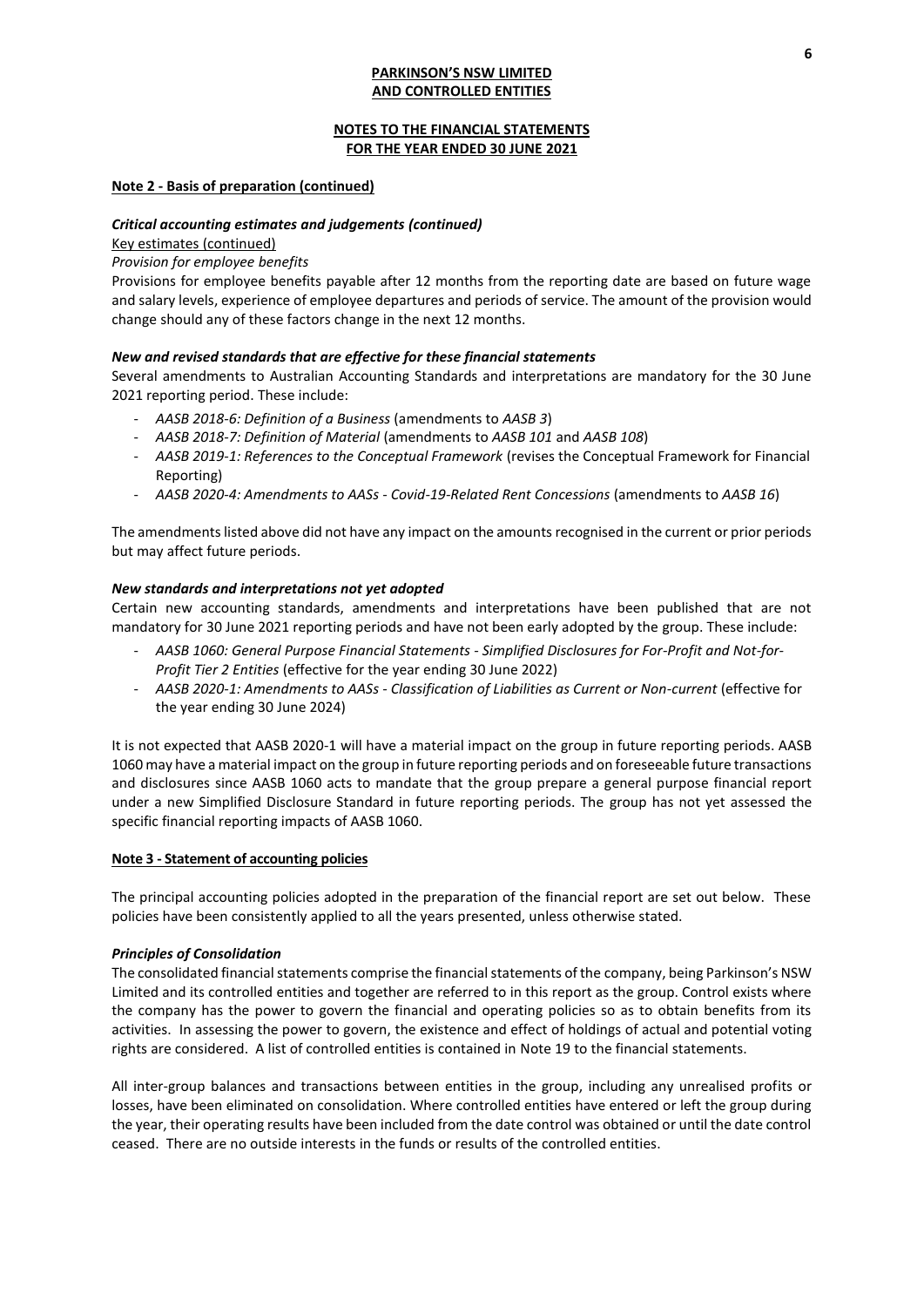## **NOTES TO THE FINANCIAL STATEMENTS FOR THE YEAR ENDED 30 JUNE 2021**

#### **Note 3 - Statement of accounting policies(continued)**

#### *Income tax*

Parkinson's NSW Limited and its controlled entity is a not-for-profit Charity and is exempt from income tax under Division 50 of the *Income Tax Assessment Act 1997*.

## *Goods and services tax (GST)*

Revenues, expenses and assets are recognised net of the amount of GST, except where the amount of GST incurred is not recoverable from the Australian Taxation Office (ATO). Receivables and payables are stated inclusive of the amount of GST receivable or payable. The net amount of GST recoverable from, or payable to, the ATO is included with other receivables or payables in the statement of financial position.

Cash flows are presented on a gross basis. The GST components of cash flows arising from investing or financing activities which are recoverable from, or payable to, the ATO are presented as operating cash flows included in receipts from customers or payments to suppliers.

#### *Revenue recognition*

Amounts disclosed as revenue are net of returns, trade allowances and duties and taxes including goods and services tax (GST). Revenue is recognised for the major business activities as follows:

#### *Grants*

Grant revenue is recognised in the income statement when the group obtains control of the grant, and it is probable that the economic benefits from the grant will flow to the group and the amount of the grant can be reliably measured. If conditions are attached to the grant that must be satisfied before it is eligible to receive the contribution, the recognition of the grant as revenue will be deferred until those conditions are satisfied. Where the group receives non-reciprocal contributions of assets from the government and other parties for zero or nominal value, these assets are recognised at fair value on the date of acquisition in balance sheet, with a corresponding amount of income recognised in the income statement.

#### *Donations and bequests*

Donations and bequests are recognised as revenue when received.

#### *Investment income*

Investment income comprises interest and dividends. Interest income is recognised as it accrues, using the effective interest rate method. Dividends from listed entities are recognised when the right to receive a dividend has been established.

#### *Rendering of services*

Revenue from the rendering of a service is recognised upon the delivery of the service to the customers.

#### *Cash and cash equivalents*

Cash and cash equivalents includes cash on hand, deposits held at call with financial institutions, other short-term, highly liquid investments with original maturities of twelve months or less that are readily convertible to known amounts of cash and which are subject to an insignificant risk of changes in value and bank overdrafts.

#### *Trade receivables*

Trade receivables, which comprise amounts due from services provided, are recognised and carried at original invoice amount less an allowance for any uncollectible amounts. An allowance for bad debts is made when there is objective evidence that the group will not be able to collect the debts. Bad debts are written off when identified.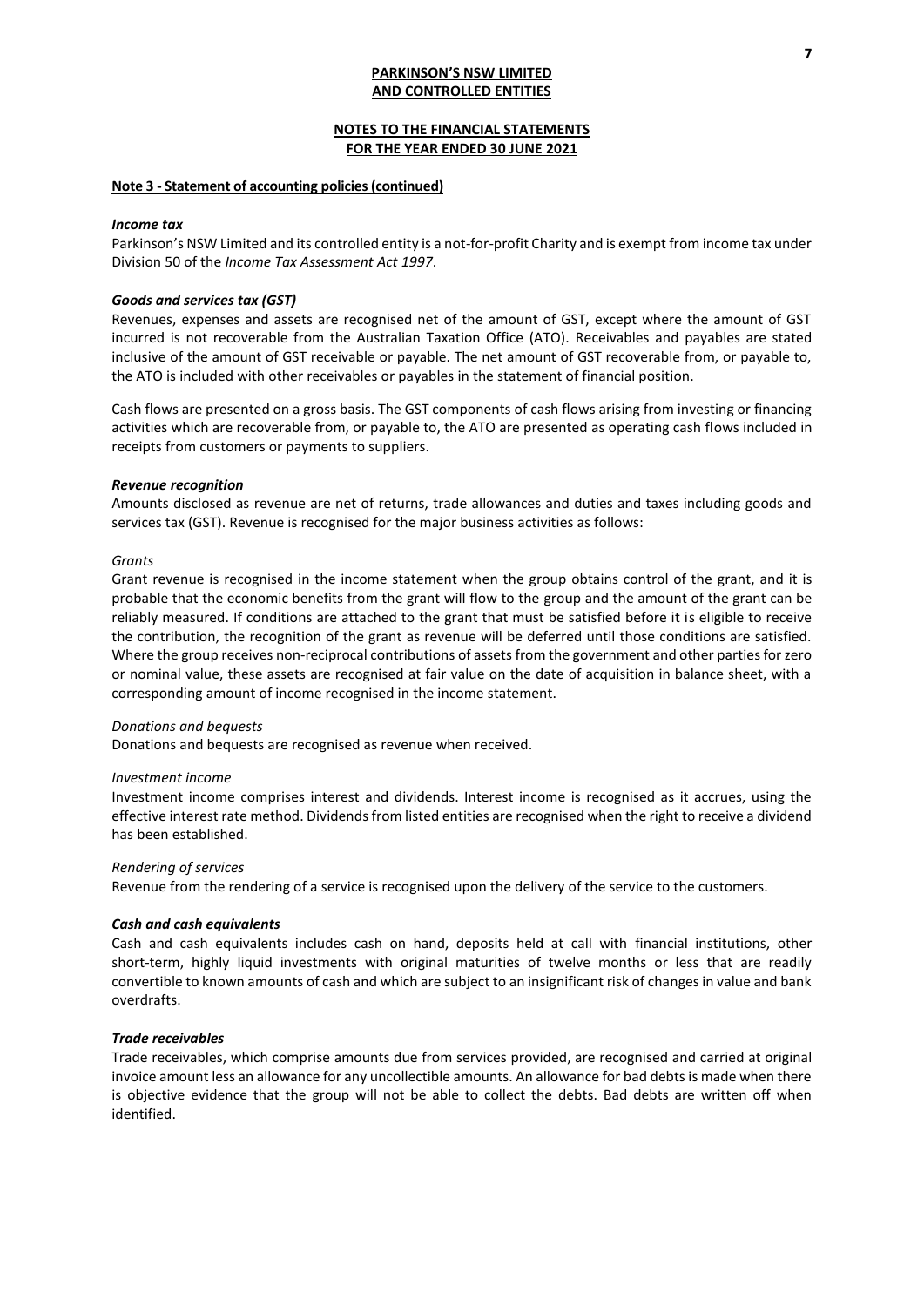## **NOTES TO THE FINANCIAL STATEMENTS FOR THE YEAR ENDED 30 JUNE 2021**

#### **Note 3 - Statement of accounting policies(continued)**

#### *Property, plant and equipment*

#### Recognition and measurement

Each class of property, plant and equipment is carried at cost less, where applicable, any accumulated depreciation and impairment losses. Cost includes expenditure that is directly attributable to the acquisition of the asset. Any property, plant and equipment donated to the group or acquired for nominal cost are recognised at fair value at the date the group obtains control of the assets.

#### Subsequent costs

Subsequent costs are included in the asset's carrying amount or recognised as a separate asset, as appropriate, only when it is probable that future economic benefits associated with the item will flow to the group and the cost of the item can be measured reliably. All other repairs and maintenance are charged to the statement of comprehensive income during the financial period in which they are incurred.

#### Carrying Amount

The carrying amount of property, plant and equipment is reviewed annually by the Directors to ensure that it is not in excess of the recoverable amount from those assets. The recoverable amount is assessed on the basis of the expected net cash flows that will be received from the assets' employment and subsequent disposal.

#### Depreciation and amortisation

The depreciable amount of all property, plant and equipment, excluding freehold land, is depreciated on a straightline basis over the asset's useful life to the group commencing from the time the asset is held ready for use.

The depreciation effective life used of depreciable assets is:

| Plant and equipment | 15% - 30% |
|---------------------|-----------|
|---------------------|-----------|

The assets' residual values and useful lives are reviewed, and adjusted if appropriate, at the end of each reporting period. An asset's carrying amount is written down immediately to its recoverable amount if the asset's carrying amount is greater than its estimated recoverable amount.

#### *Right-of-use assets*

At inception, a right-of-use asset and a lease liability is recognised. Right-of-use assets are included in the *Statement of Financial Position* within a classification relevant to the underlying asset.

Right-of-use assets are initially measured at cost, comprising of the following:

- The amount of the initial measurement of the lease liability
- Any lease payments made at or before the commencement date, less any lease incentives received
- Any initial direct costs incurred
- An estimate of costs to be incurred in dismantling and removing the underlying asset, restoring the site on which it is located or restoring the underlying asset to the condition required by the terms and conditions of the lease, unless those costs are incurred either at the commencement date or as a consequence of having used the underlying asset during a particular period

Subsequently, right-of-use assets are measured using a cost model. The right-of-use asset is depreciated to the earlier of the useful life of the asset or the lease term using the straight-line method and is recognised in the statement of profit or loss and other comprehensive income in "Depreciation and amortisation".

The group tests for impairment where there is an indication that a right-of-use asset may be impaired. An assessment of whether there is an indication of possible impairment is done at each reporting date. Where the carrying amount of a right of use asset is greater than the estimated recoverable amount, it is written down immediately to its recoverable amount. The resulting impairment loss is recognised immediately in surplus or deficit, except where the decrease reverses a previously recognised revaluation increase for the same asset.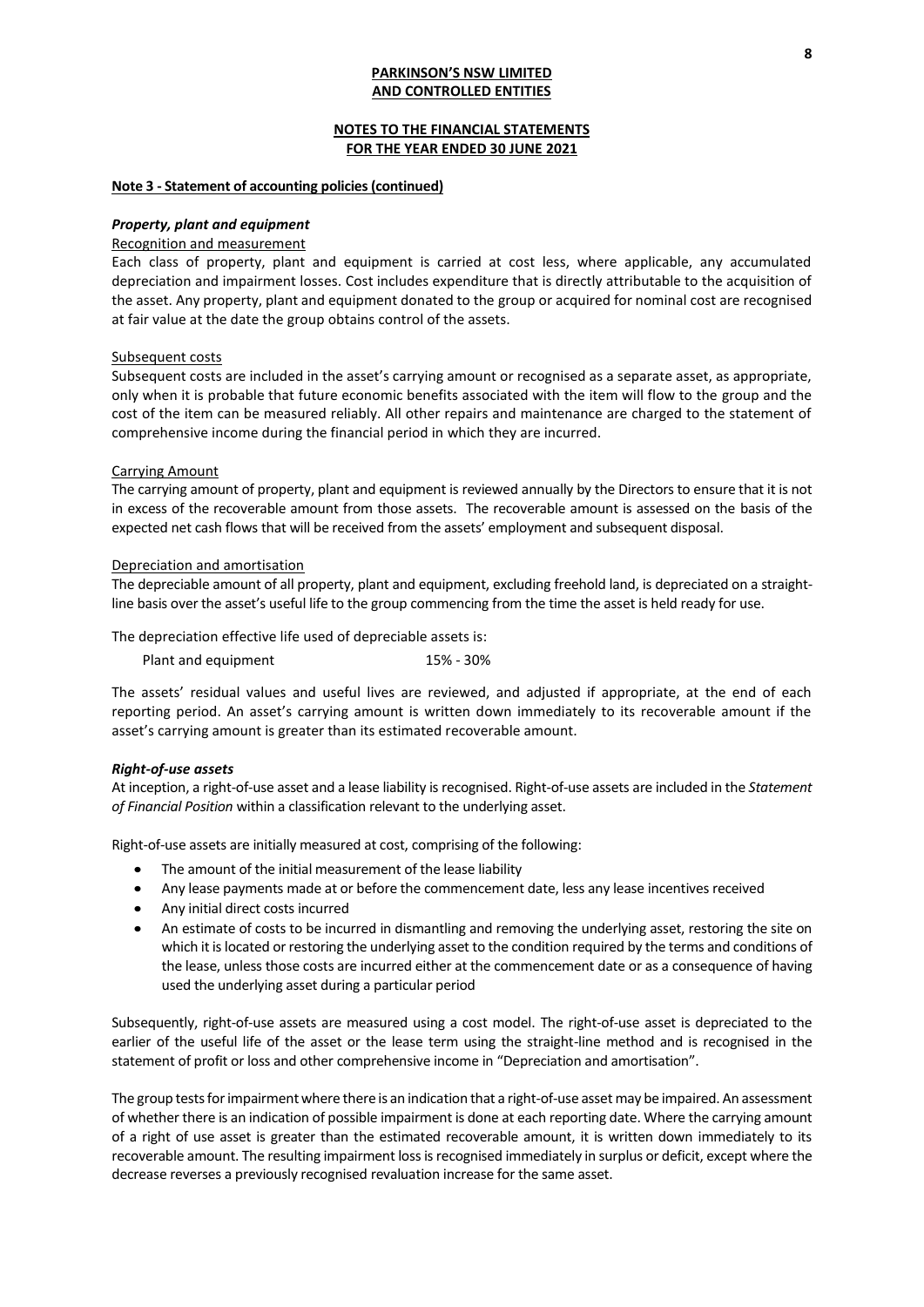### **NOTES TO THE FINANCIAL STATEMENTS FOR THE YEAR ENDED 30 JUNE 2021**

#### **Note 3 - Statement of accounting policies(continued)**

#### *Right-of-use assets (continued)*

The resulting decrease is recognised in other comprehensive income to that extent and reduces the amount accumulated in equity under revaluation surplus, and future depreciation charges are adjusted in future periods to allocate the revised carrying amount, less its residual value, on a systematic basis over its remaining useful life.

#### *Leases*

The group leases its premises on an arm's length basis from a third-party lessor. A lease is a contract, or part of a contract, that conveys the right to use an asset for a period of time in exchange for consideration.

At inception of a contract, it is assessed to determine whether the contract is, or contains, a lease. A contract is, or contains, a lease if the contract conveys the right to control the use of an identified asset for a period of time in exchange for consideration. If the terms and conditions of a contract are changed, it is reassessed to once again determine if the contract is still, or now contains, a lease.

The term of a lease is determined as the non-cancellable period of the lease, together with the periods covered by an option to extend the lease where there is reasonable certainty that the option will be exercised, and periods covered by an option to terminate the lease if there is reasonable certainty that the option will not be exercised.

The assessment of the reasonable certainty of the exercising of options to extend the lease, or not exercising of options to terminate the lease, is reassessed upon the occurrence of either a significant event or a significant change in circumstances that is within the group's control and it affects the reasonable certainty assumptions. The assessment of the lease term is revised if there is a change in the non-cancellable lease period.

The group does not recognise leases that have a lease term of 12 months or less, meet the definition of a "peppercorn" lease, or are of low value as a right-of-use asset or lease liability. The lease payments associated with these leases are recognised as an expense in the statement of profit or loss and other comprehensive income on a straight-line basis over the lease term.

#### *Lease liability*

At the commencement date of the lease, the lease liability is initially recognised for the present value of noncancellable lease payments discounted using the interest rate implicit in the lease or, if that rate cannot be readily determined, the group's incremental borrowing rate.

The tenor of a lease includes any renewal period where the lessee is reasonably certain that they will exercise the option to renew. The group has reviewed all its leases and included any extensions where the group assessed it is reasonably certain the lease agreement will be renewed.

The lease payment used in the calculation of the lease liabilities should include variable payments when they relate to an index or rate. Where leases contain variable lease, payments based on an index or rate at a future point in time, the group has used the incremental uplift contained in the lease or the respective Reserve Bank forwardlooking CPI target for CPI-related increases.

In the absence of any floor or cap clauses in the lease agreements, the group measures the rent for the year under market review at an amount equal to the rent of the year preceding the market review increased by a fixed rate.

The lease liability is initially measured at the present value of the lease payments that are not yet paid at the commencement date. Lease payments are discounted using the relevant group's incremental borrowing rate. The incremental borrowing rate used for this calculation is dictated by the tenor of the lease and the location of the asset. The incremental borrowing rate is the rate the group would be charged on borrowings, provided by our banking partners. The weighted average incremental borrowing rate is 6.51%. The following lease payments being fixed payments, less any lease incentives receivable are included where they are not paid at the commencement date.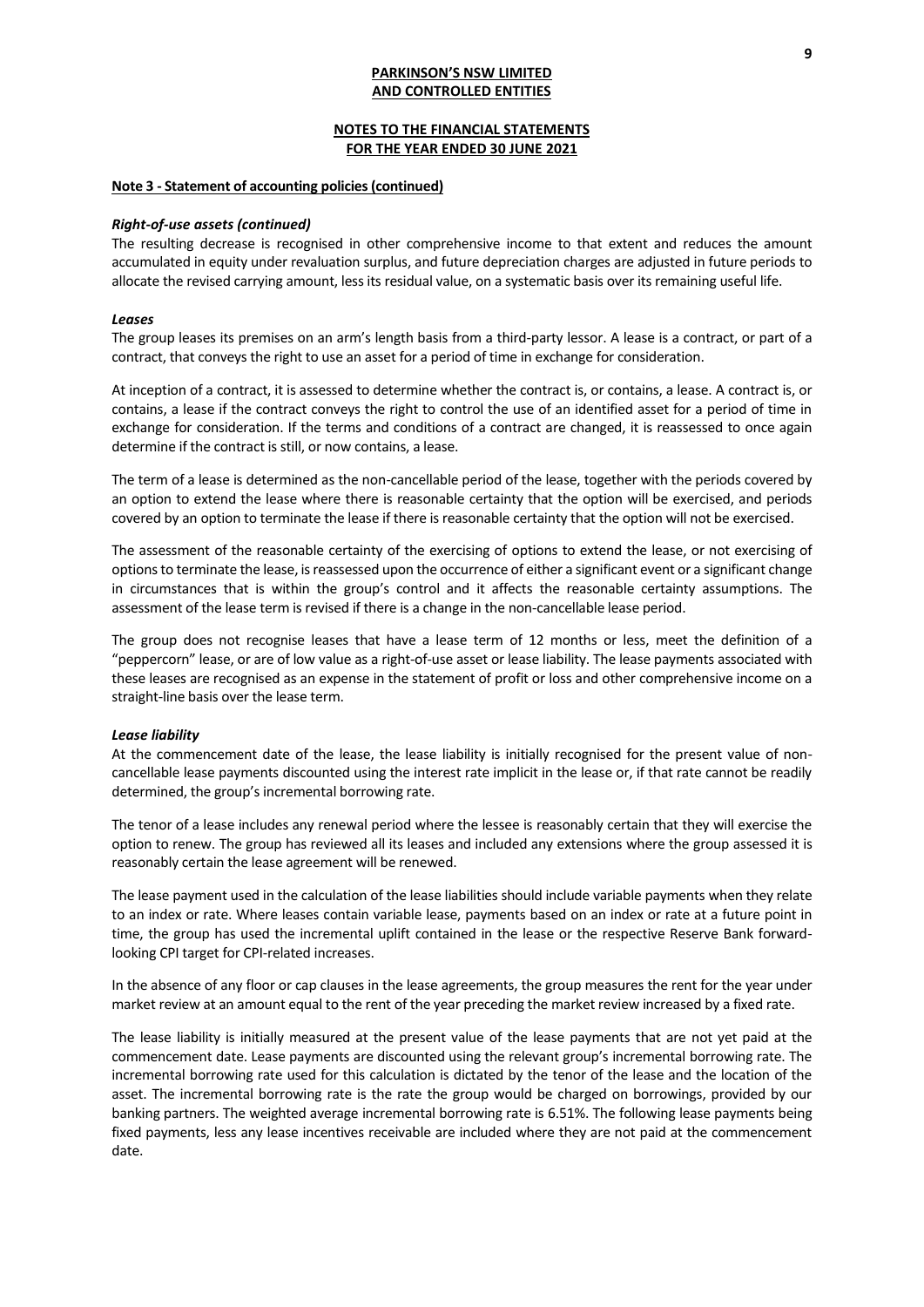## **NOTES TO THE FINANCIAL STATEMENTS FOR THE YEAR ENDED 30 JUNE 2021**

## **Note 3 - Statement of accounting policies(continued)**

## *Lease liability (continued)*

Subsequently, the lease liability is measured by:

- increasing the carrying amount to reflect interest on the lease liability
- reducing the carrying amount to reflect the lease payments made
- remeasuring the carrying amount to reflect any reassessment or lease modifications or to reflect revised insubstance fixed lease payments

The unwind of the financial charge on the lease liabilities is recognised in the *Statement of Profit or Loss and Other Comprehensive Income* in "Finance costs" based on the group's incremental borrowing rate.

### *Impairment of assets*

Assets that have an indefinite useful life are not subject to amortisation and are tested annually for impairment. Assets that are subject to amortisation are reviewed for impairment whenever events or changes in circumstances indicate that the carrying amount may not be recoverable. An impairment loss is recognised for the amount by which the asset's carrying amount exceeds its recoverable amount. The recoverable amount is the higher of an asset's fair value less costs to sell and value in use. For the purposes of assessing impairment, assets are compared at the lowest levels for which there are separately identifiable cash flows (cash generating units).

### *Financial instruments*

### Initial recognition and measurement

Financial assets and financial liabilities are recognised when the group becomes a party to the contractual provisions to the instrument. For financial assets this is equivalent to the date that the group commits itself to either purchase or sell the asset. Financial instruments are initially measured at fair value plus transactions costs except where the instrument is classified "at fair value through profit or loss" in which case transaction costs are expensed to profit or loss immediately. Trade receivables are initially measured at the transaction price if the trade receivables do not contain a significant financing component.

### Classification and subsequent measurement

### *Financial assets*

Financial assets other than those designated and effective as hedging instruments are classified upon initial recognition into the following categories:

- amortised cost
- fair value through other comprehensive income (FVOCI)
- fair value through profit or loss (FVPL)

All income and expenses relating to financial assets that are recognised in profit or loss are presented within finance income or finance costs, except for impairment of trade receivables which are disclosed with other expenses.

All income and expenses relating to financial assets that are recognised in profit or loss are presented within finance income or finance costs, except for impairment of trade receivables which are disclosed with other expenses.

Measurement is on the basis of two primary criteria:

- the contractual cash flow characteristics of the financial asset
- the business model for managing the financial asset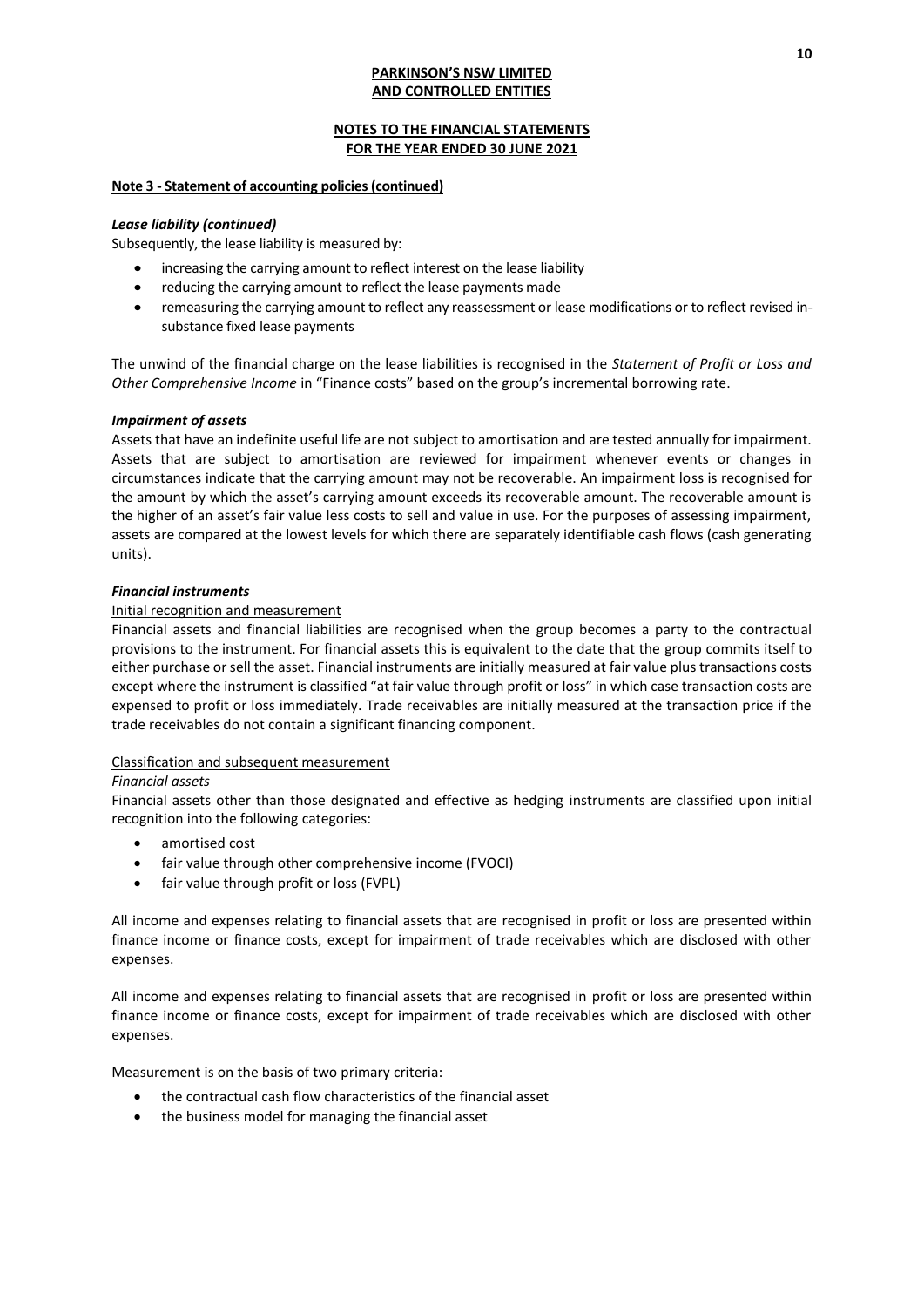## **NOTES TO THE FINANCIAL STATEMENTS FOR THE YEAR ENDED 30 JUNE 2021**

### **Note 3 - Statement of accounting policies (continued)**

## *Financial instruments (continued)*

#### *Financial assets at amortised cost*

Financial assets are measured at amortised cost if the asset meets the following conditions (and are not designated as FVPL):

- the financial asset is managed solely to collect contractual cash flows
- the contractual terms within the financial asset give rise to cash flows that are solely payments of principal and interest on the principal amount outstanding on specified dates

### *Fair value through other comprehensive income*

Investments that are not held for trading are eligible for an irrevocable election at inception to be measured at fair value through other comprehensive income. Subsequent movements in fair value are recognised in other comprehensive income and are never reclassified to profit or loss. Dividend revenue received on underlying equity instruments investment will still be recognised in profit or loss unless the dividend clearly represents return of capital. By default, all other financial assets that do not meet the measurement conditions of amortised cost and fair value through other comprehensive income are subsequently measured at fair value through profit or loss.

#### *Financial assets at fair value through profit or loss*

Financial assets that are held within a different business model other than to "hold and collect" or "hold to collect and sell" are categorised at fair value through profit or loss. The initial designation of financial instruments to measure at fair value through profit or loss is a one-time option on initial classification and is irrevocable until the financial asset is derecognised.

#### *Impairment of financial assets*

The impairment requirements as applicable under AASB 9 use more forward-looking information to recognise expected credit losses. Expected credit losses are the probability-weighted estimate of credit losses over the expected life of a financial instrument. A credit loss is the difference between all contractual cash flows that are due, and all cash flows expected to be received, all discounted at the original effective interest rate of the financial instrument.

The Directors considers a broad range of information when assessing credit risk and measuring expected credit losses, including past events, current conditions, reasonable and supportable forecasts that affect the expected collectability of the future cash flows of the instrument. In applying this approach, a distinction is made between:

- financial instruments that have not deteriorated significantly in credit quality since initial recognition or that have low credit risk
- financial instruments that have deteriorated significantly in credit quality since initial recognition and the credit risk is not low
- financial assets that have objective evidence of impairment at reporting date

The loss allowance for the first category is measured as "12-month expected credit loss" and for the second category is measured as "lifetime expected credit losses".

#### *Trade and other payables*

Trade and other payables represent the liability outstanding at the end of the reporting period for goods and services received by the group during the reporting period, which remain unpaid. The balance is recognised as a current liability with the amounts normally paid within 30 days of recognition of the liability. The carrying amount of trade and other payables is deemed to reflect fair value.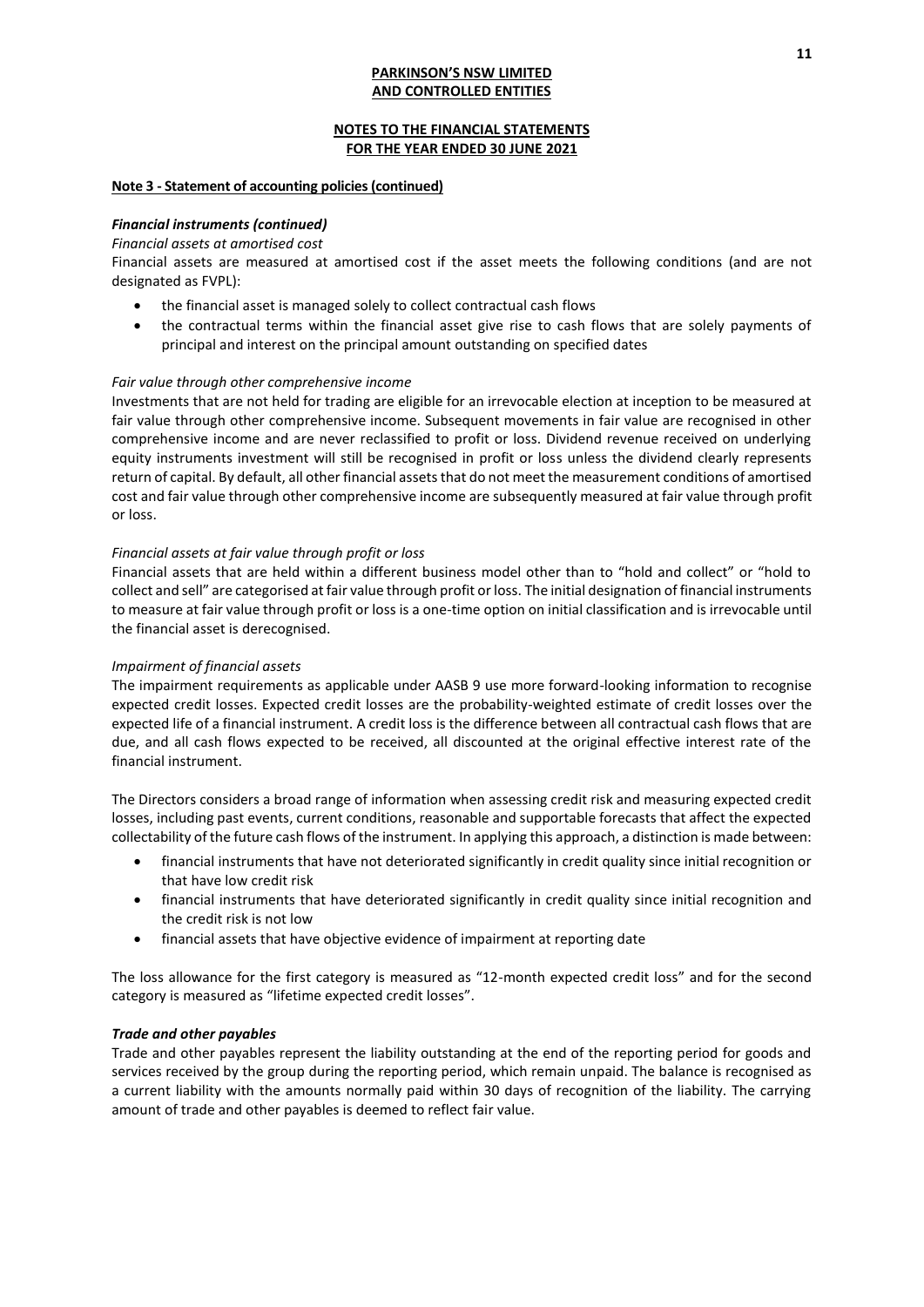## **NOTES TO THE FINANCIAL STATEMENTS FOR THE YEAR ENDED 30 JUNE 2021**

#### **Note 3 - Statement of accounting policies (continued)**

#### *Employee benefits*

Provision is made for the group's liability for employee benefits arising from services rendered by employees to the end of the reporting period. Employee benefits that are expected to be settled within one year have been measured at the amounts expected to be paid when the liability is settled. Employee benefits payable later than one year have been measured at the present value of the estimated future cash outflows to be made for those benefits. In determining the liability, consideration is given to employee wage increases and the probability that the employee may not satisfy vesting requirements. Those cash outflows are discounted using market yields on high quality corporate bonds with terms to maturity that match the expected timing of cash flows.

#### *Deferred income*

The liability for deferred income is the un-utilised amounts of grants received on the condition that specified services are fulfilled. The services are usually provided, or the conditions usually fulfilled, within 12 months of the receipt of the grant. Where the amount received is in respect of services to be provided over a period that exceeds 12 months after the reporting date, or the conditions will only be satisfied more than 12 months after the reporting date, the liability is discounted and presented as non-current.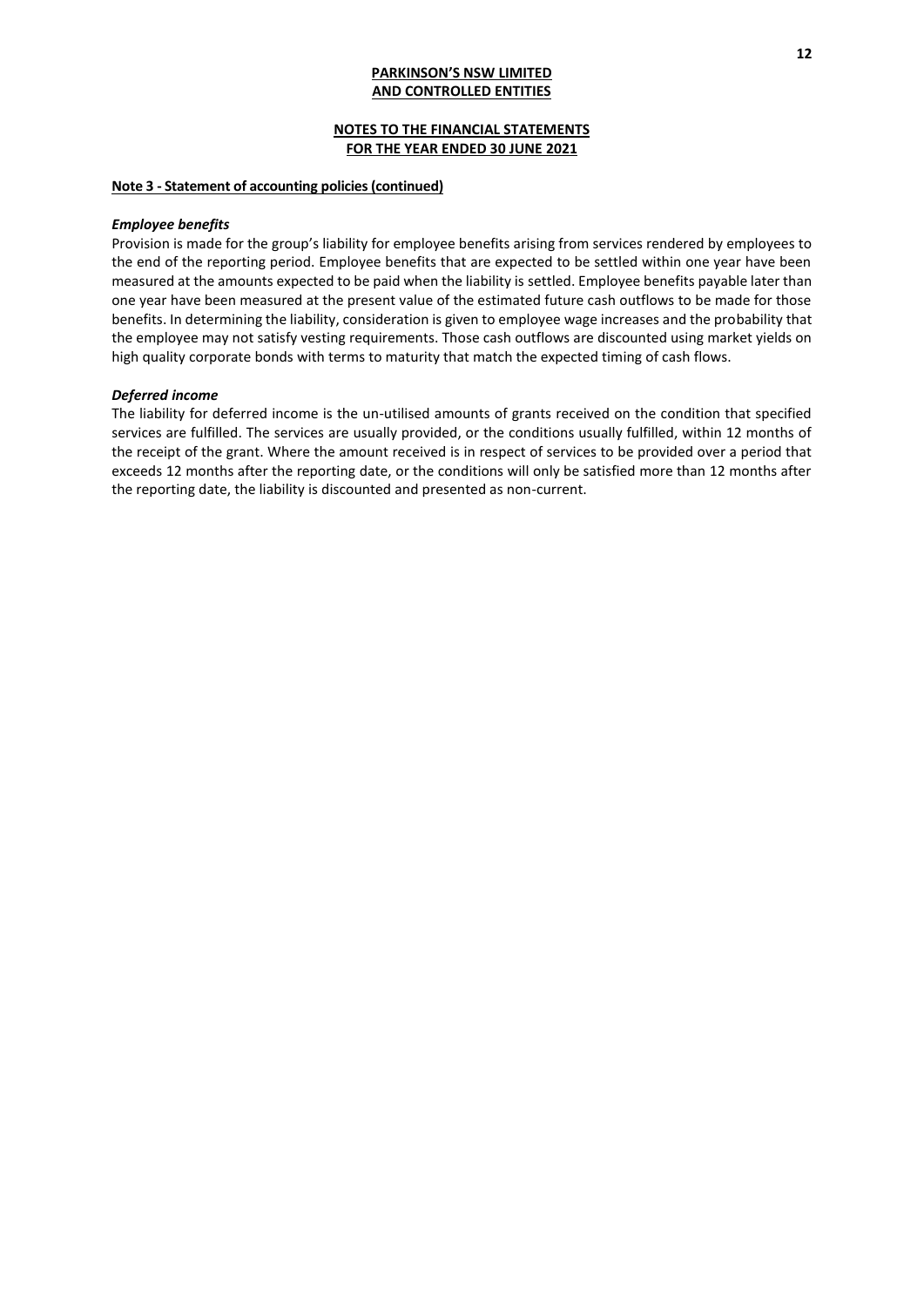# **NOTES TO THE FINANCIAL STATEMENTS FOR THE YEAR ENDED 30 JUNE 2021**

|                                                       | <b>Consolidated Group</b> |                          | <b>Parent Entity</b><br>(Parkinson's NSW Limited) |            |
|-------------------------------------------------------|---------------------------|--------------------------|---------------------------------------------------|------------|
|                                                       | 2021                      | 2020                     | 2021                                              | 2020       |
|                                                       | \$                        | \$                       | \$                                                | \$         |
| Note 4 - Revenue and other income                     |                           |                          |                                                   |            |
| <b>Operating revenue</b>                              |                           |                          |                                                   |            |
| Donations - fundraising                               | 1,174,586                 | 1,032,098                | 1,174,586                                         | 1,031,848  |
| <b>Bequests</b>                                       | 1,458,679                 | 2,126,404                | 1,458,679                                         | 2,126,404  |
| Grants                                                | 443,349                   | 465,124                  | 443,349                                           | 465,124    |
| Total operating revenue                               | 3,076,614                 | 3,623,626                | 3,076,614                                         | 3,623,376  |
| Other income                                          |                           |                          |                                                   |            |
| Distribution income                                   | 136,654                   |                          | 344,296                                           |            |
| Investment income                                     | 78,451                    | 144,845                  | 23,702                                            | 31,752     |
| Interest income                                       | 329                       | 5,140                    | 108                                               | 2,410      |
| Fair value gain on financial assets                   | 1,086,375                 | 42,955                   | 117,936                                           | 42,955     |
| Gain on disposal of property, plant and equipment     |                           | 188                      |                                                   | 188        |
| Other income                                          | 574,300                   | 513,560                  | 574,300                                           | 513,560    |
| Total other income                                    | 1,876,109                 | 706,688                  | 1,060,342                                         | 590,865    |
| Total revenue and other income                        | 4,952,723                 | 4,330,314                | 4,136,956                                         | 4,214,241  |
| Note 5 - Expenses                                     |                           |                          |                                                   |            |
| Depreciation: property, plant and equipment           | 37,413                    | 41,869                   | 37,413                                            | 41,869     |
| Depreciation: right-of-use assets                     | 16,244                    | $\overline{\phantom{a}}$ | 16,244                                            |            |
| Fair value loss on financial assets                   |                           | 425,148                  | $\overline{\phantom{a}}$                          |            |
| Finance costs: other                                  | 41,707                    | 58,977                   |                                                   |            |
| Finance costs: lease liability                        | 1,992                     |                          | 1,992                                             |            |
| Loss on disposal of property, plant and equipment     | 106                       |                          | 106                                               |            |
| Loss on disposal of financial assets                  |                           | 34,654                   |                                                   | 34,654     |
| Note 6 - Cash and cash equivalents                    |                           |                          |                                                   |            |
| Cash at bank and on hand                              | 1,316,626                 | 1,694,217                | 1,275,378                                         | 1,208,778  |
| Total cash and cash equivalents                       | 1,316,626                 | 1,694,217                | 1,275,378                                         | 1,208,778  |
| <b>Note 7 - Trade and other receivables</b>           |                           |                          |                                                   |            |
| <b>Current</b>                                        |                           |                          |                                                   |            |
| Trade receivables                                     | 8,577                     | 90,896                   | 8,365                                             | 387        |
| <b>GST</b> receivable                                 | 29,865                    | 41,024                   | 29,865                                            | 41,024     |
| Other receivables                                     | 25,736                    | 100,721                  | 25,736                                            | 100,721    |
| Prepayments                                           | 43,708                    | 44,086                   | 43,708                                            | 44,086     |
| Total current trade and other receivables             | 107,886                   | 276,727                  | 107,674                                           | 186,218    |
| <b>Note 8 - Financial assets</b>                      |                           |                          |                                                   |            |
| Non-current                                           |                           |                          |                                                   |            |
| Financial assets at fair value through profit or loss |                           |                          |                                                   |            |
| Managed funds                                         | 5,008,083                 | 3,485,462                | 1,002,362                                         | 627,431    |
| Total non-current financial assets                    | 5,008,083                 | 3,485,462                | 1,002,362                                         | 627,431    |
| <b>Provision for impairment</b>                       |                           |                          |                                                   |            |
| Opening net carrying amount                           | 3,485,462                 | 4,190,727                | 627,431                                           | 639,877    |
| Additions                                             | 3,950,453                 | 2,124,169                | 263,971                                           | 566,009    |
| Disposals                                             | (3,514,207)               | (2,447,241)              | (6,976)                                           | (621, 410) |
| Fair value gain (loss)                                | 1,086,375                 | (382, 193)               | 117,936                                           | 42,955     |
| Closing net carrying amount                           | 5,008,083                 | 3,485,462                | 1,002,362                                         | 627,431    |
|                                                       |                           |                          |                                                   |            |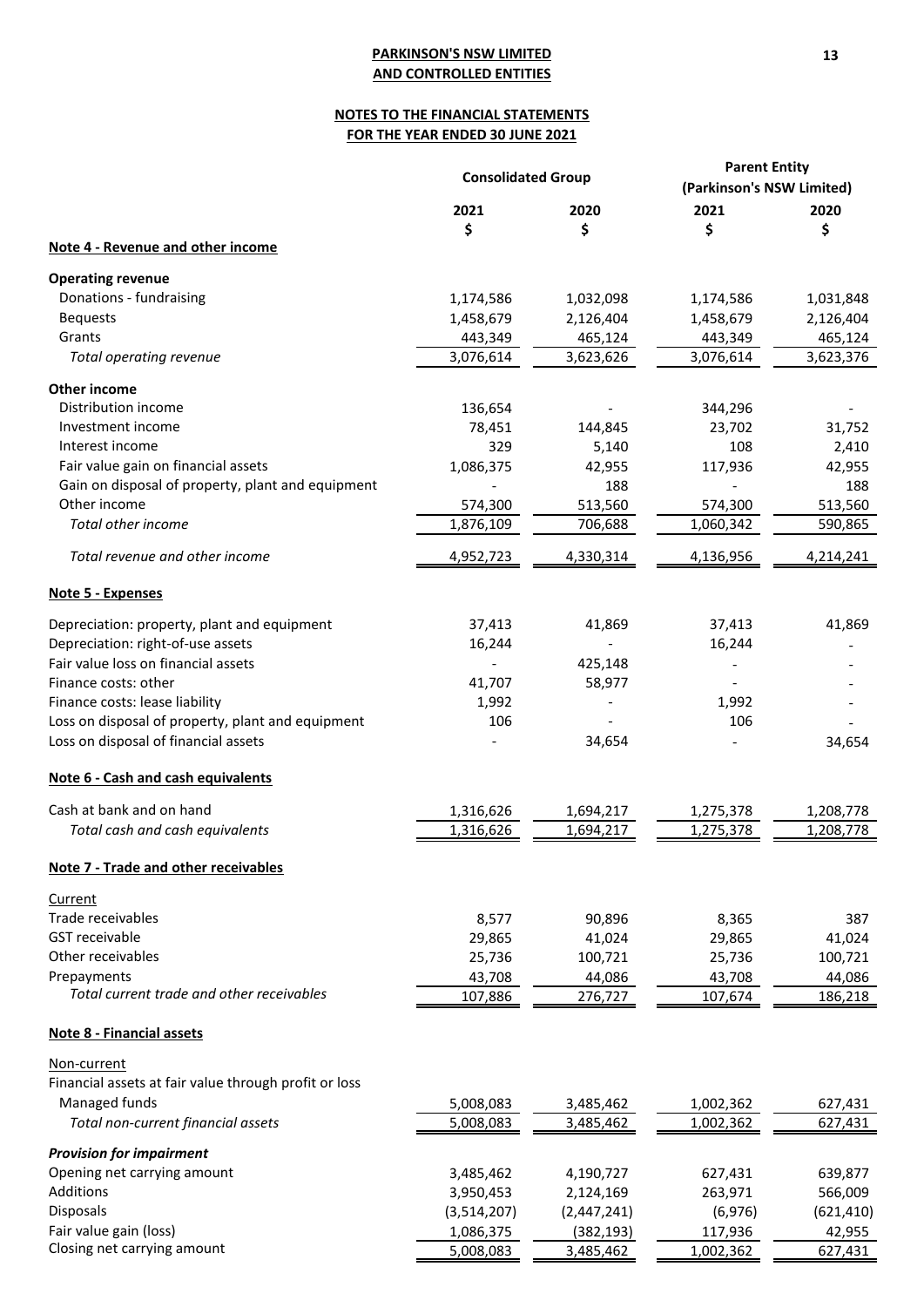# **NOTES TO THE FINANCIAL STATEMENTS FOR THE YEAR ENDED 30 JUNE 2021**

# **Note 9 - Property, plant and equipment**

|                                      | Leasehold<br>Improvements | <b>Motor Vehicles</b>     | <b>Office</b><br>Equipment                        | <b>Total</b> |
|--------------------------------------|---------------------------|---------------------------|---------------------------------------------------|--------------|
| <b>Consolidated Group</b>            | \$                        | \$                        | \$                                                | \$           |
| At 30 June 2020                      |                           |                           |                                                   |              |
| Cost                                 | 165,404                   | 34,124                    | 324,972                                           | 524,500      |
| Accumulated depreciation             | (91, 694)                 | (26, 315)                 | (286, 904)                                        | (404, 913)   |
| Net carrying amount                  | 73,710                    | 7,809                     | 38,068                                            | 119,587      |
| <b>Movements in carrying amounts</b> |                           |                           |                                                   |              |
| Opening net carrying amount          | 73,710                    | 7,809                     | 38,068                                            | 119,587      |
| Additions                            |                           |                           | 5,801                                             | 5,801        |
| <b>Disposals</b>                     |                           | (7,098)                   |                                                   | (7,098)      |
| Depreciation charge                  | (24, 796)                 | (711)                     | (11,906)                                          | (37, 413)    |
| Closing net carrying amount          | 48,914                    |                           | 31,963                                            | 80,877       |
| At 30 June 2021                      |                           |                           |                                                   |              |
| Cost                                 | 165,404                   |                           | 330,773                                           | 496,177      |
| Accumulated depreciation             | (116, 490)                |                           | (298, 810)                                        | (415, 300)   |
| Net carrying amount                  | 48,914                    |                           | 31,963                                            | 80,877       |
| <b>Parent Entity</b>                 |                           |                           |                                                   |              |
| At 30 June 2020                      |                           |                           |                                                   |              |
| Cost                                 | 165,404                   | 34,124                    | 324,972                                           | 524,500      |
| Accumulated depreciation             | (91, 694)                 | (26, 315)                 | (286, 904)                                        | (404, 913)   |
| Net carrying amount                  | 73,710                    | 7,809                     | 38,068                                            | 119,587      |
| <b>Movements in carrying amounts</b> |                           |                           |                                                   |              |
| Opening net carrying amount          | 73,710                    | 7,809                     | 38,068                                            | 119,587      |
| Additions                            |                           |                           | 5,801                                             | 5,801        |
| Disposals                            |                           | (7,098)                   |                                                   | (7,098)      |
| Depreciation charge                  | (24, 796)                 | (711)                     | (11,906)                                          | (37, 413)    |
| Closing net carrying amount          | 48,914                    |                           | 31,963                                            | 80,877       |
| At 30 June 2021                      |                           |                           |                                                   |              |
| Cost                                 | 165,404                   |                           | 330,773                                           | 496,177      |
| Accumulated depreciation             | (116, 490)                |                           | (298, 810)                                        | (415, 300)   |
| Net carrying amount                  | 48,914                    |                           | 31,963                                            | 80,877       |
|                                      |                           | <b>Consolidated Group</b> | <b>Parent Entity</b><br>(Parkinson's NSW Limited) |              |
|                                      | 2021                      | 2020                      | 2021                                              | 2020         |
|                                      | \$                        | \$                        | \$                                                | \$           |
| Note 10 - Right-of-use assets        |                           |                           |                                                   |              |
| Leased assets - at cost              | 70,679                    |                           | 70,679                                            |              |
| Accumulated depreciation             | (16, 244)                 |                           | (16, 244)                                         |              |
| Total right-of-use assets            | 54,435                    |                           | 54,435                                            |              |
| <b>Movements in carrying amounts</b> |                           |                           |                                                   |              |
| Opening net carrying amount          |                           |                           |                                                   |              |
| Additions - new leases entered into  | 70,679                    |                           | 70,679                                            |              |
| Depreciation charge for the year     | (16, 244)                 |                           | (16, 244)                                         |              |
| Closing net carrying amount          | 54,435                    |                           | 54,435                                            |              |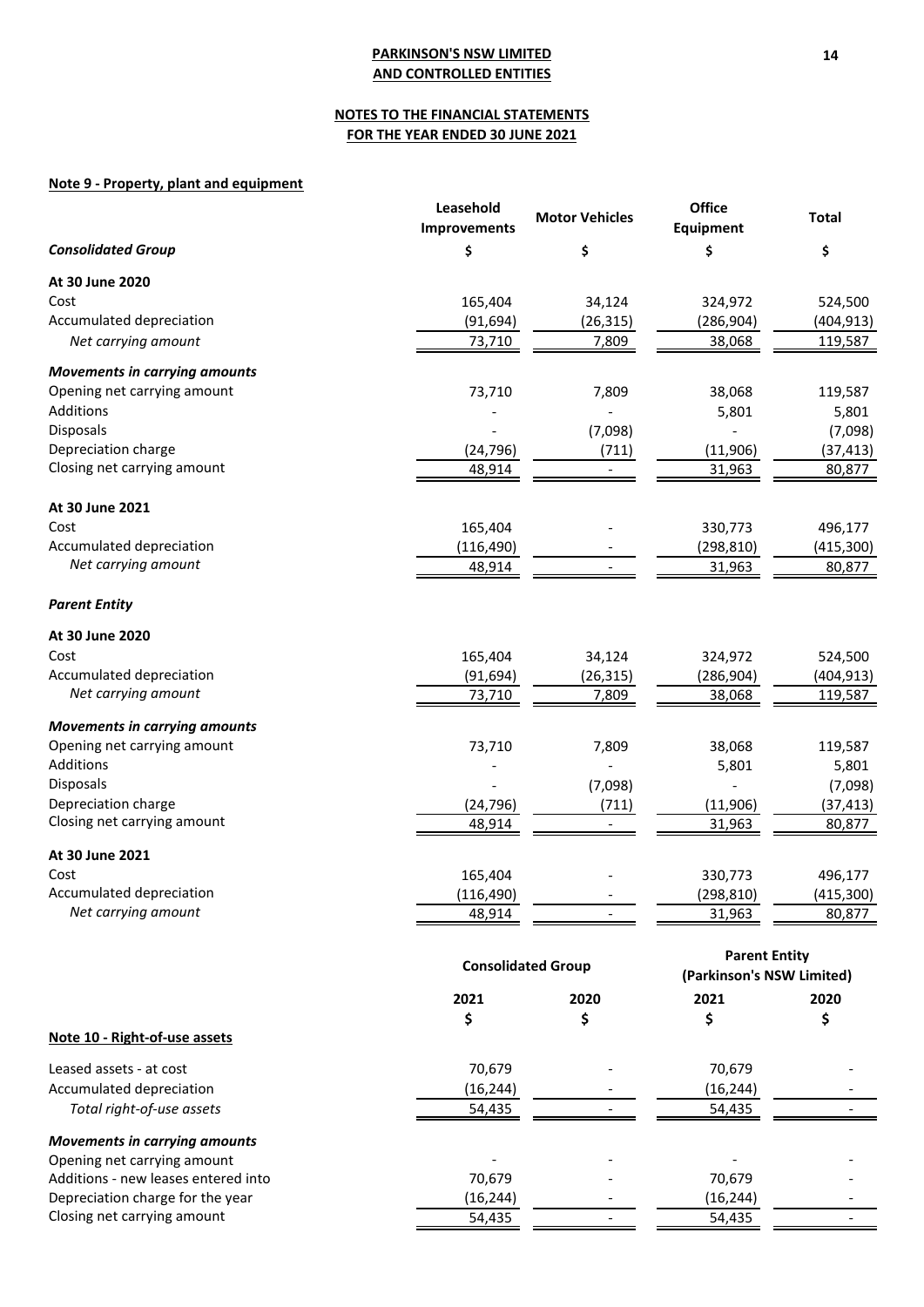# **NOTES TO THE FINANCIAL STATEMENTS FOR THE YEAR ENDED 30 JUNE 2021**

|                                              | <b>Consolidated Group</b> |           | <b>Parent Entity</b>      |           |  |
|----------------------------------------------|---------------------------|-----------|---------------------------|-----------|--|
|                                              |                           |           | (Parkinson's NSW Limited) |           |  |
|                                              | 2021                      | 2020      | 2021                      | 2020      |  |
|                                              | \$                        | \$        | \$                        | \$        |  |
| Note 11 - Trade and other payables           |                           |           |                           |           |  |
| Current                                      |                           |           |                           |           |  |
| Trade payables                               | 117,206                   | 190,761   | 109,206                   | 36,489    |  |
| Income in advance                            | 70,000                    | 231,035   | 70,000                    | 231,035   |  |
| Accrued expenses                             | 42,465                    | 16,180    | 42,465                    | 16,180    |  |
| Other payables                               | 42,814                    | 27,216    | 42,814                    | 27,216    |  |
| Total current trade and other payables       | 272,485                   | 465,192   | 264,485                   | 310,920   |  |
| Note 12 - Employee benefits                  |                           |           |                           |           |  |
| Current                                      |                           |           |                           |           |  |
| Annual leave                                 | 117,183                   | 97,160    | 117,183                   | 97,160    |  |
| Long service leave                           |                           | 1,705     |                           | 1,705     |  |
| Total current employee benefits              | 117,183                   | 98,865    | 117,183                   | 98,865    |  |
| Non-current                                  |                           |           |                           |           |  |
| Long service leave                           | 55,307                    | 38,465    | 55,307                    | 38,465    |  |
| Total non-current employee benefits          | 55,307                    | 38,465    | 55,307                    | 38,465    |  |
| Note 13 - Lease liabilities                  |                           |           |                           |           |  |
| Current                                      |                           |           |                           |           |  |
| Lease liabilities                            | 26,286                    |           | 26,286                    |           |  |
| Total current lease liabilities              | 26,286                    |           | 26,286                    |           |  |
| Non-current                                  |                           |           |                           |           |  |
| Lease liabilities                            | 28,953                    |           | 28,953                    |           |  |
| Total non-current lease liabilities          | 28,953                    |           | 28,953                    |           |  |
| <b>Movements in carrying amounts</b>         |                           |           |                           |           |  |
| Opening net carrying amount                  |                           |           |                           |           |  |
| <b>Additions</b>                             | 70,679                    |           | 70,679                    |           |  |
| Repayments                                   | (17, 432)                 |           | (17, 432)                 |           |  |
| Interest                                     | 1,992                     |           | 1,992                     |           |  |
| Closing net carrying amount                  | 55,239                    |           | 55,239                    |           |  |
| Note 14 - Charitable fundraising activities  |                           |           |                           |           |  |
| (a) Fundraising income and expenditure       |                           |           |                           |           |  |
| <b>Gross proceeds from fundraising</b>       |                           |           |                           |           |  |
| <b>Contributions Trusts and Corporations</b> | 150,000                   | 195,000   | 150,000                   | 195,000   |  |
| Donations received                           | 898,296                   | 928,332   | 898,296                   | 928,332   |  |
| Grants - other                               | 75,700                    | 162,020   | 75,700                    | 162,020   |  |
| Income from Community Gaming                 | 101,287                   |           | 101,287                   |           |  |
|                                              | 1,225,283                 | 1,285,352 | 1,225,283                 | 1,285,352 |  |
| <b>Expenditure on direct services</b>        |                           |           |                           |           |  |
| Wages                                        | 225,971                   | 191,598   | 225,971                   | 191,598   |  |
| Other expenses                               | 625,073                   | 714,785   | 625,073                   | 714,785   |  |
|                                              | 851,044                   | 906,383   | 851,044                   | 906,383   |  |
| Net surplus from fundraising                 | <u>374,239</u>            | 378,969   | 374,239                   | 378,969   |  |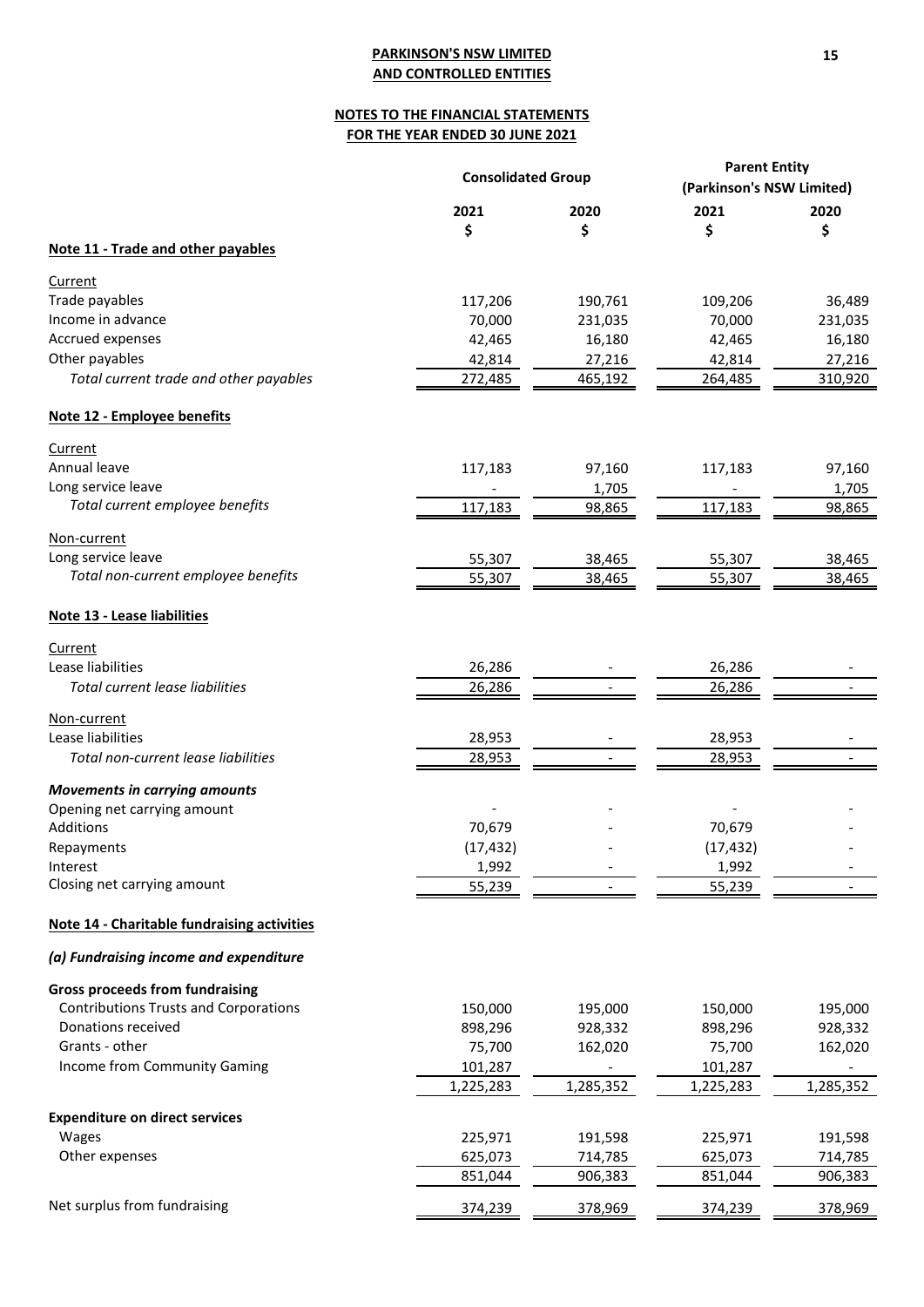# **NOTES TO THE FINANCIAL STATEMENTS FOR THE YEAR ENDED 30 JUNE 2021**

|                                                                                                                                                                                                        | <b>Consolidated Group</b>   |                             | <b>Parent Entity</b><br>(Parkinson's NSW Limited) |                             |  |
|--------------------------------------------------------------------------------------------------------------------------------------------------------------------------------------------------------|-----------------------------|-----------------------------|---------------------------------------------------|-----------------------------|--|
| Note 14 - Charitable fundraising activities (continued)                                                                                                                                                | 2021<br>\$                  | 2020<br>\$                  | 2021<br>\$                                        | 2020<br>\$                  |  |
| (b) Key fundraising ratios                                                                                                                                                                             |                             |                             |                                                   |                             |  |
| Total cost of fundraising (A)<br>Gross proceeds from fundraising (B)<br>(A) divided by (B)                                                                                                             | 851,044<br>1,225,283<br>69% | 906,383<br>1,285,352<br>71% | 851,044<br>1,225,283<br>69%                       | 906,383<br>1,285,352<br>71% |  |
| Net surplus from fundraising (C)<br>Gross proceeds from fundraising (B)<br>(C) divided by (B)                                                                                                          | 374,239<br>1,225,283<br>31% | 378,969<br>1,285,352<br>29% | 374,239<br>1,225,283<br>31%                       | 378,969<br>1,285,352<br>29% |  |
| (c) Expenditure of funds raised<br>Parkinson's NSW is in a phase of investing in donor<br>acquisition to ensure the uninterrupted delivery of<br>services in support of the NSW Parkinson's community. |                             |                             |                                                   |                             |  |
| (d) Directors' Declaration<br>Made in accordance with a resolution of the Directors<br>under the Charitable Fundraising Act 1991.                                                                      |                             |                             |                                                   |                             |  |
| Note 15 - Key management personnel                                                                                                                                                                     |                             |                             |                                                   |                             |  |
| Remuneration of key management personnel<br>The aggregate amount of compensation paid to<br>key management personnel during the year was:                                                              |                             |                             |                                                   |                             |  |
|                                                                                                                                                                                                        | 799,585                     | 782,194                     | 799,585                                           | 782,194                     |  |

In accordance with the company's constitution the Directors of the company hold that position in an honorary capacity and thus receive no remuneration or retirement or superannuation benefits for their services.

Directors are entitled to be paid all reasonable authorised travelling and other expenses properly incurred by them in connection with the affairs of the company, including attending and returning from general meetings of the company, meetings of the Directors or meetings of committees or Support Groups (as a Director) but will not otherwise receive any payment for acting as a Director.

# **Note 16 - Events occurring after the reporting period**

Subsequent to the end of the financial year, there remains a degree of uncertainty in relation to future economic and other impacts of the COVID-19 pandemic, emergency control measures and progressive withdrawal of Government emergency support.

At the date of signing the financial statements the Directors are unable to determine what financial effects the outbreak of the virus could have on the group in the coming financial period.

The Directors acknowledge their responsibility to continuously monitor the situation and evaluate this impact including the ability to pay the debts as and when they become due and payable.

There were no other significant events occurring after balance date.

## **Note 17 - Contingent liabilities**

At balance date the group are not aware of the existence of any contingent liabilities.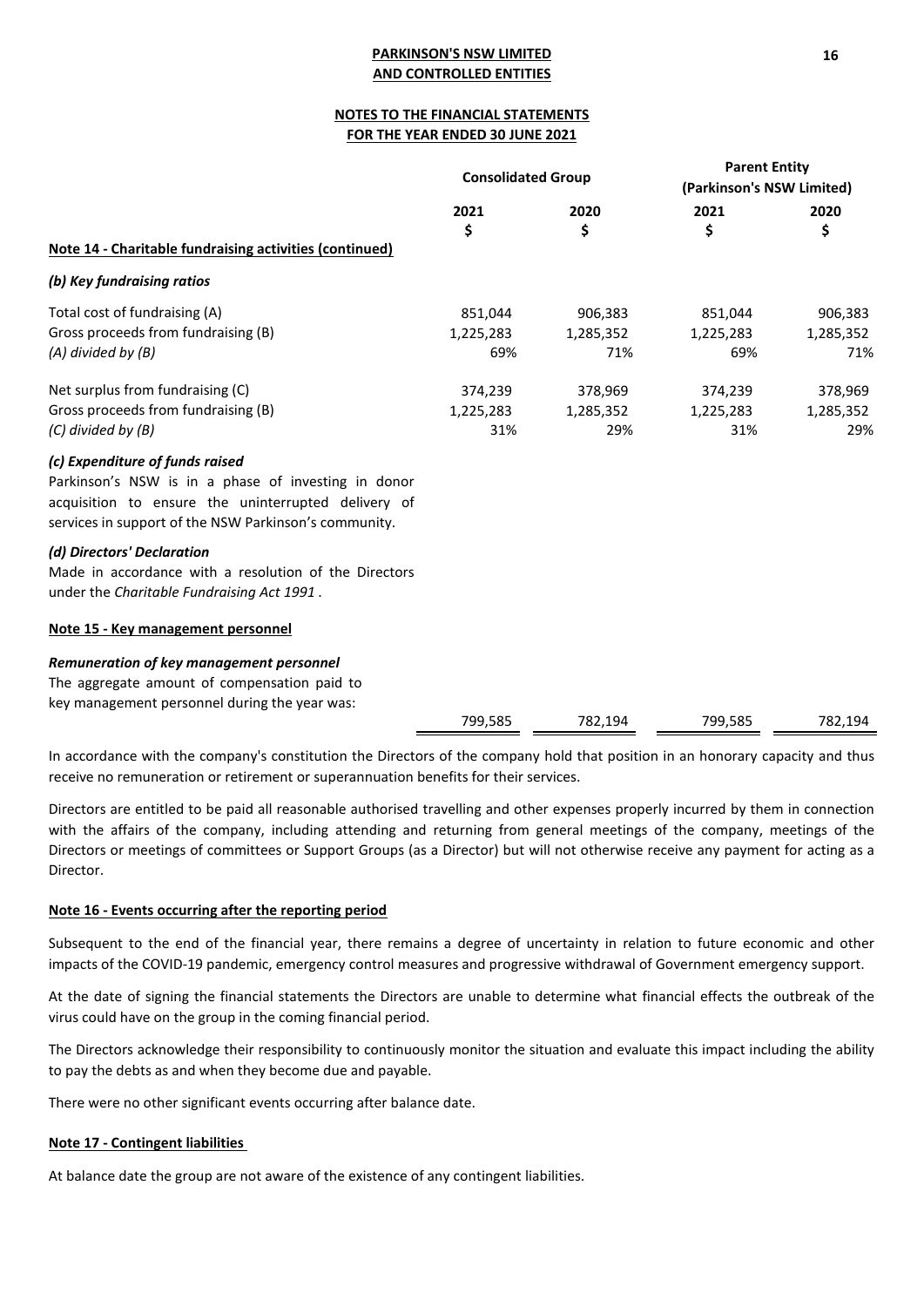# **NOTES TO THE FINANCIAL STATEMENTS FOR THE YEAR ENDED 30 JUNE 2021**

# **Note 18 - Limitation of members' liability**

The company is incorporated as a company limited by guarantee. If the company is wound up, the Constitution states each member is required to contribute a maximum of \$1.00 towards meeting any outstanding obligations of the company. At 30 June 2021, the number of members was 2,405 (2020: 2,456).

# **Note 19 - Controlled entities**

|                            | Country of    | Percentage Owned (%) |      |
|----------------------------|---------------|----------------------|------|
|                            | Incorporation | 2021                 | 2020 |
| Parent Entity              |               |                      |      |
| Parkinson's NSW Limited    | Australia     | n/a                  | n/a  |
| <b>Controlled Entities</b> |               |                      |      |
| Parkinson's NSW Trust      | Australia     | 100%                 | 100% |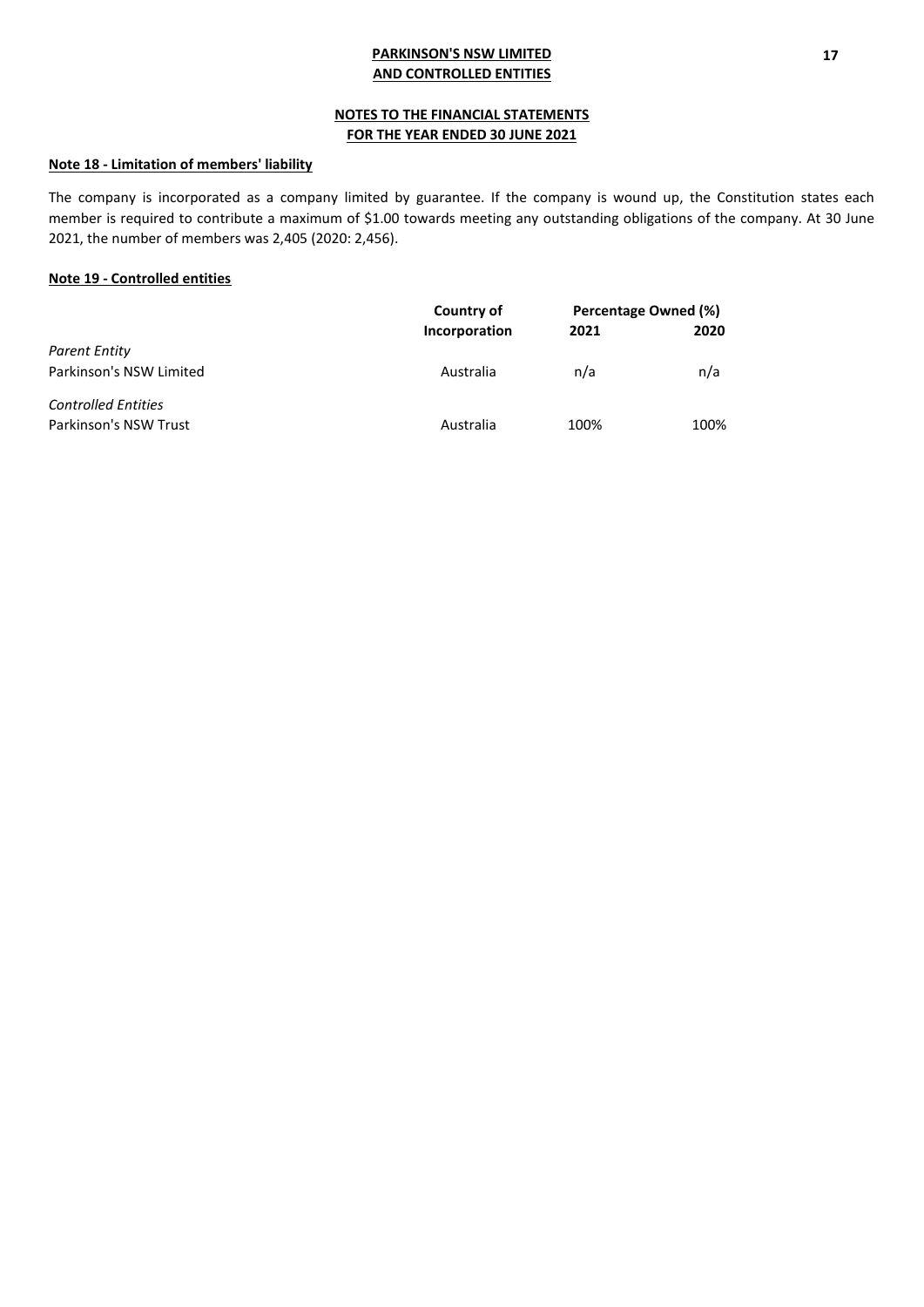## **FINANCIAL REPORT - 30 JUNE 2021**

## **DIRECTORS' DECLARATION**

The Directors of Parkinson's NSW Limited and its controlled entity declare that:

- 1. The financial statements, which comprises the statement of financial position as at 30 June 2021, and the statement of profit or loss and other comprehensive income, statement of changes in funds and statement of cash flows for the year ended on that date, a summary of significant accounting policies and other explanatory notes are in accordance with the *Australian Charities and Not-for-profits Commission Act 2012* and:
	- (a) comply with Australian Accounting Standards Reduced Disclosure Requirements (including Australian Accounting Interpretations) and the *Australian Charities and Not-for-profits Commission Regulation 2013*; and
	- (b) give a true and fair view of the financial position as at 30 June 2021 and of the performance for the year ended on that date of the company and the group.
- 2. In the opinion of the Directors there are reasonable grounds to believe that the group will be able to pay its debts as and when they become due and payable.

Signed in accordance with a resolution of the Directors:

M. Scott

Margaret Scott Director

Sydney, 24 September 2021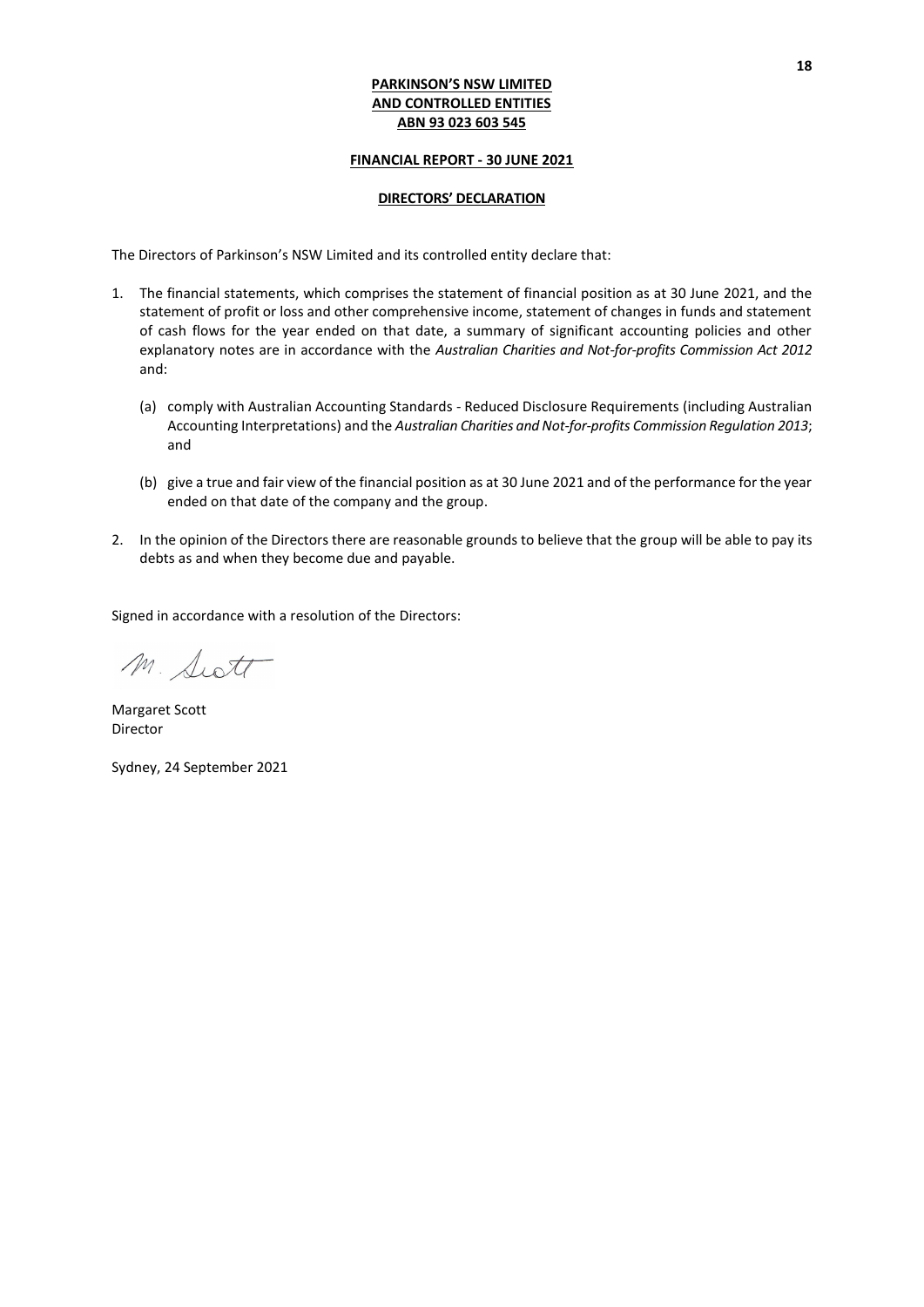## **FINANCIAL REPORT - 30 JUNE 2021**

# **DIRECTORS' DECLARATION UNDER THE NEW SOUTH WALES** *CHARITABLE FUNDRAISING ACT 1991,*

In the opinion of the Directors of Parkinson's NSW Limited:

- (i) The financial statements and notes thereto give a true and fair view of all income and expenditure with respect to fundraising appeals conducted by the company for the year ended 30 June 2021; and
- (ii) The statement of financial position as at 30 June 2021 gives a true and fair view of the state of affairs of the company with respect to fundraising appeals conducted by the company; and
- (iii) The provisions of the New South Wales *Charitable Fundraising Act 1991*, the regulations under that Act, and the conditions attached to the authority to fundraise have been complied with by the company; and
- (iv) The internal controls exercised by the company are appropriate and effective in accounting for all income received and applied by the company from any of its fundraising appeals.

This declaration is made in accordance with a resolution of the Board of Directors.

M. Switt

Margaret Scott Director

Sydney, 24 September 2021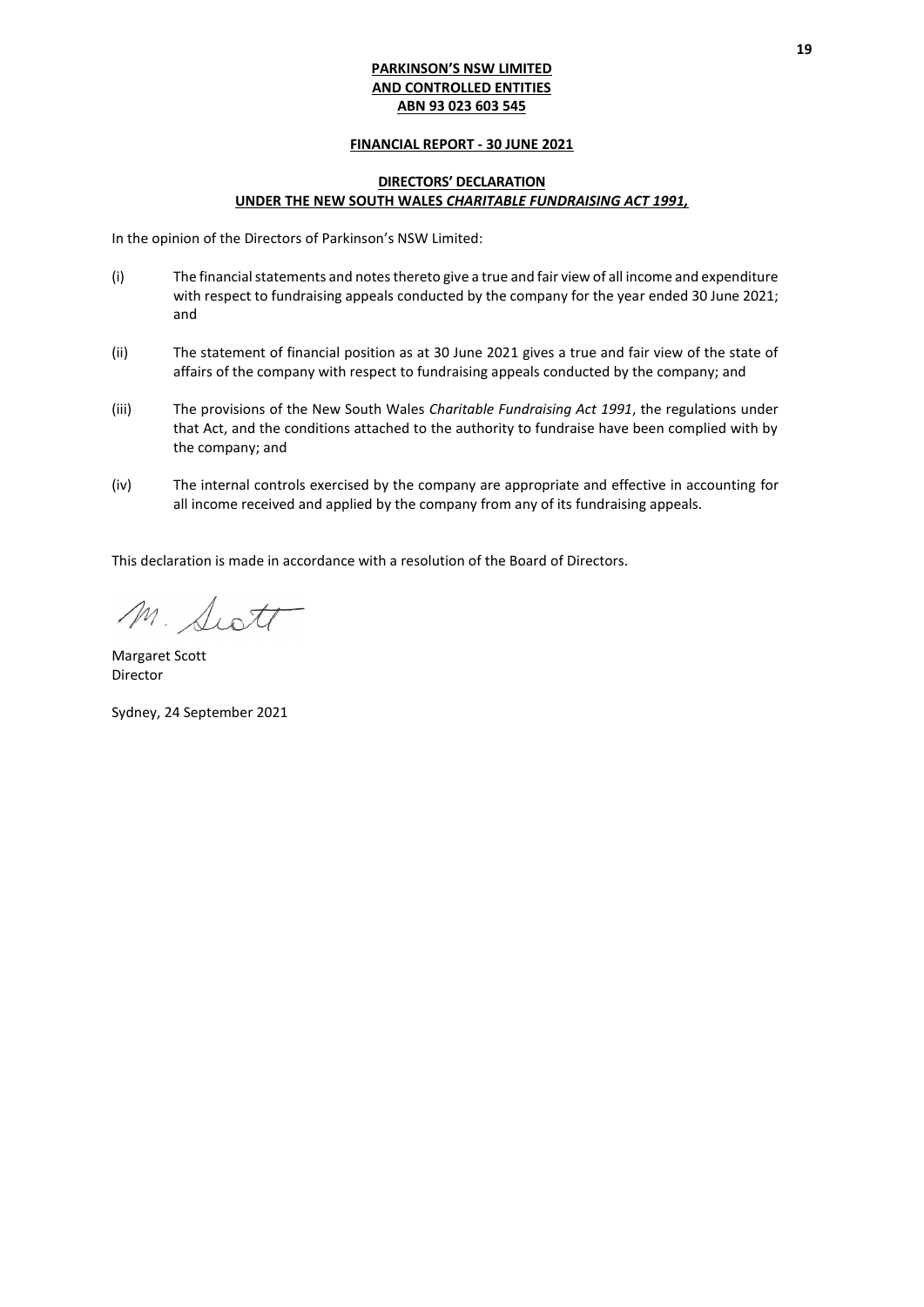

LEVEL 2 / TOWER 1 / 495 VICTORIA AVE CHATSWOOD NSW 2067 / AUSTRALIA

PO BOX 5515 CHATSWOOD NSW 2057 / AUSTRALIA TEL: 61 2 9412 3033<br>FAX: 61 2 9411 3242 EMAIL: INFO@STEWARTBROWN.COM.AU WEB: WWW.STEWARTBROWN.COM.AU ABN: 63 271 338 023

**20**

CHARTERED ACCOUNTANTS

**PARKINSON'S NSW LIMITED AND CONTROLLED ENTITIES ABN 93 023 603 545**

### **FINANCIAL REPORT - 30 JUNE 2021**

# **INDEPENDENT AUDITOR'S REPORT TO THE MEMBERS OF PARKINSON'S NSW LIMITED**

## *Opinion*

We have audited the financial report of Parkinson's NSW Limited (company) and its controlled entities (the group) which comprises the statement of financial position as at 30 June 2021, the statement of profit or loss and other comprehensive income, the statement of changes in funds and statement of cash flows for the year then ended, notes comprising a summary of significant accounting policies and other explanatory information, and the Directors' Declaration.

In our opinion, the accompanying financial report of Parkinson's NSW Limited and its controlled entities is in accordance with the *Australian Charities and Not-for-profits Commission Act 2012*, including:

- a) giving a true and fair view of the company and the group's financial position as at 30 June 2021 and of its financial performance for the year then ended, and
- b) complying with Australian Accounting Standards Reduced Disclosure Requirements and the *Australian Charities and Not-for-profits Commission Regulation 2013*.

### *Basis for Opinion*

We conducted our audit in accordance with Australian Auditing Standards. Our responsibilities under those standards are further described in the *Auditor's Responsibility for the Audit of the Financial Report* section of our report. We are independent of the Foundation in accordance with the auditor independence requirements of the *Australian Charities and Not-for-profits Commission Act 2012* and the ethical requirements of the Accounting Professional and Ethical Standards Board's APES 110 *Code of Ethics for Professional Accountants* (the Code) that are relevant to our audit of the financial report in Australia. We have also fulfilled our other ethical responsibilities in accordance with the Code.

We confirm that the independence declaration required by the *Australian Charities and Not-for-profits Commission Act 2012*, which has been given to the Directors of the group would be in the same terms if given to the Directors as at the time of this auditor's report.

We believe that the audit evidence we have obtained is sufficient and appropriate to provide a basis for our opinion.

#### *Directors' Responsibility for the Financial Report*

The Directors of the group are responsible for the preparation of the financial report that gives a true and fair view in accordance with Australian Accounting Standards - Reduced Disclosure Requirements and the *Australian Charities and Not‐for‐profits Commission Act 2012* and for such internal control as the Directors determine is necessary to enable the preparation of a financial report that gives a true and fair view and is free from material misstatement, whether due to fraud or error.

In preparing the financial report, the Directors are responsible for assessing the group's ability to continue as a going concern, disclosing, as applicable, matters related to going concern and using the going concern basis of accounting unless the Directors either intend to liquidate the group or to cease operations, or have no realistic alternative but to do so.

The Directors are responsible for overseeing the group's financial reporting process.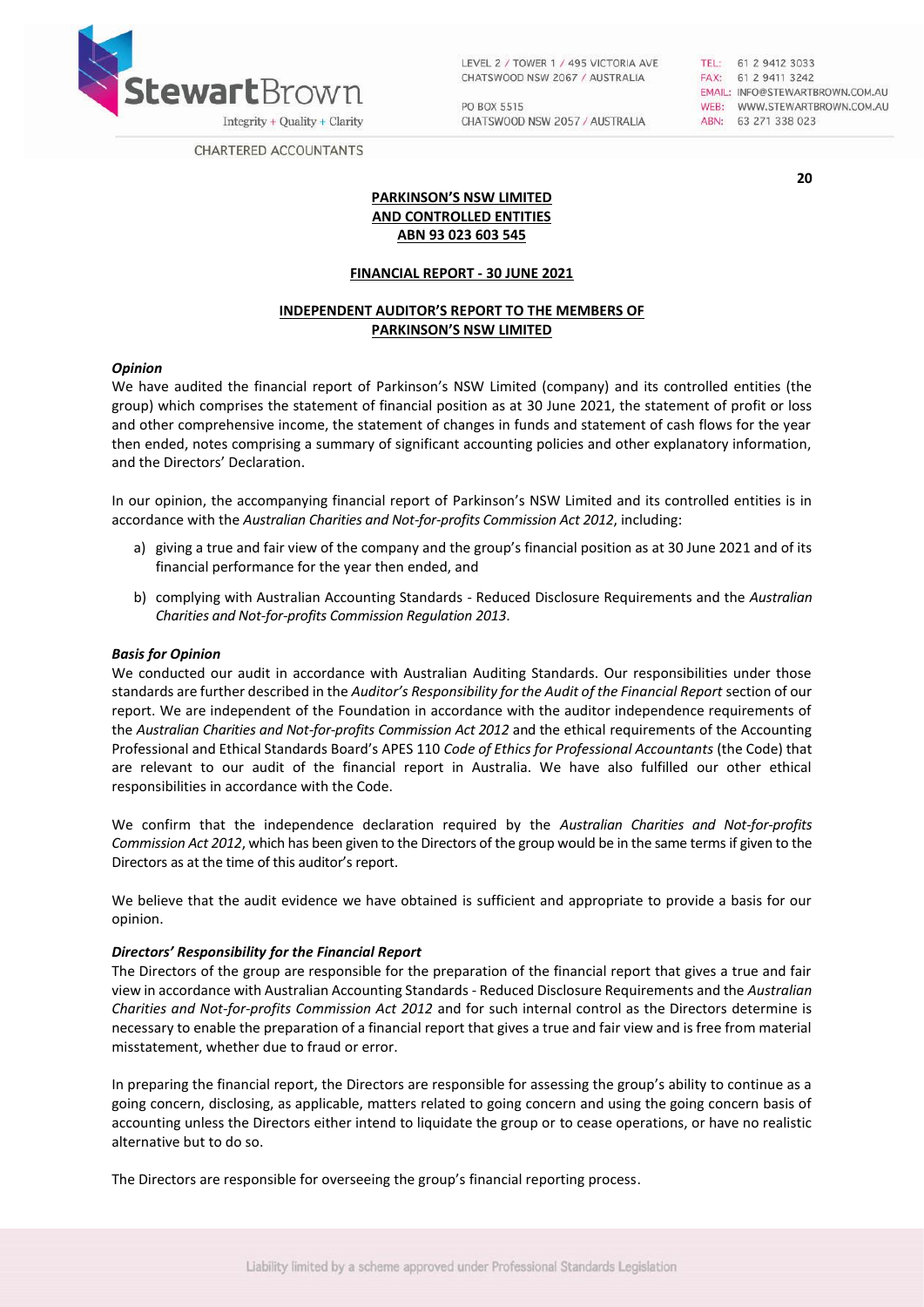### **FINANCIAL REPORT - 30 JUNE 2021**

# **INDEPENDENT AUDITOR'S REPORT TO THE MEMBERS OF PARKINSON'S NSW LIMITED**

#### *Auditor's Responsibilities for the Audit of the Financial Report*

Our objectives are to obtain reasonable assurance about whether the financial report as a whole is free from material misstatement, whether due to fraud or error, and to issue an auditor's report that includes our opinion. Reasonable assurance is a high level of assurance but is not a guarantee that an audit conducted in accordance with the Australian Auditing Standards will always detect a material misstatement when it exists. Misstatements can arise from fraud or error and are considered material if, individually or in the aggregate, they could reasonably be expected to influence the economic decisions of users taken on the basis of this financial report.

A further description of our responsibilities for the audit of the financial report is located at The Auditing and Assurance Standards Board and the website address is [http://www.auasb.gov.au/Home.aspx.](http://www.auasb.gov.au/Home.aspx)

We communicate with the Directors regarding, among other matters, the planned scope and timing of the audit and significant audit findings, including any significant deficiencies in internal control that we identify during our audit.

#### *Report on Other Legal and Regulatory Requirements*

In addition, our audit report has also been prepared for the members of the company in accordance with section 24(2) of the *Charitable Fundraising Act 1991*. Accordingly, we have performed additional work beyond that which is performed in our capacity as auditors pursuant to the *Australian Charities and Not-for-profits Commission Act 2012*. These additional procedures included obtaining an understanding of the internal control structure for fundraising appeal activities and examination, on a test basis, of evidence supporting compliance with the accounting and associated record keeping requirements for fundraising appeal activities pursuant to the *Charitable Fundraising Act 1991* and Regulations.

It should be noted that the accounting records and data relied upon for reporting on fundraising appeal activities are not continuously audited and do not necessarily reflect after the event accounting adjustments and the normal year-end financial adjustments for such matters as accruals, prepayments, provisioning and valuations necessary for year-end financial report preparation.

The performance of our statutory audit included a review of internal controls for the purpose of determining the appropriate audit procedures to enable an opinion to be expressed on the financial report. This review is not a comprehensive review of all those systems or of the system taken as a whole and is not designed to uncover all weaknesses in those systems.

The audit opinion expressed in this report pursuant to the *Charitable Fundraising Act 1991* has been formed on the above basis.